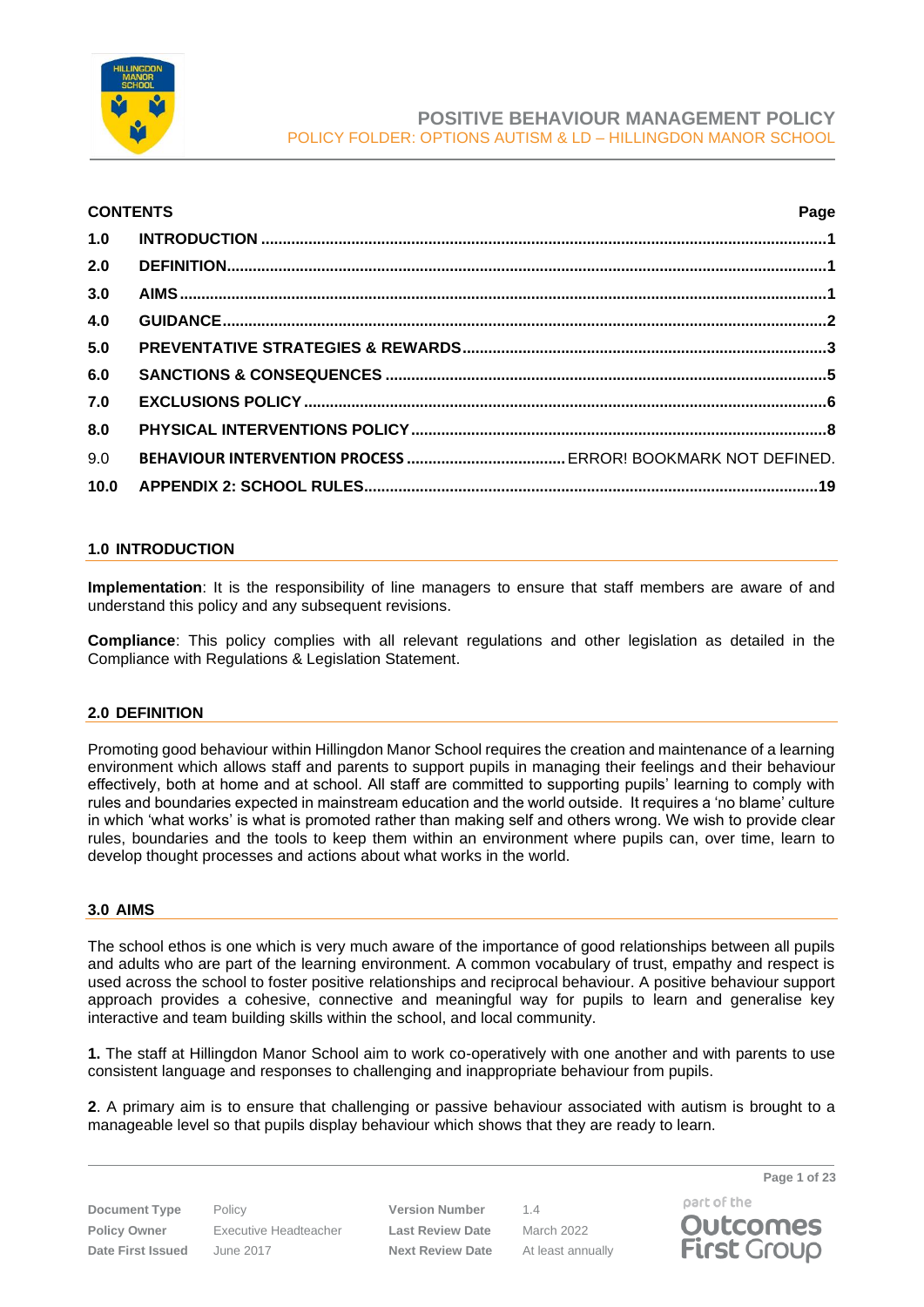

**3.** Staff aim to provide a consistent approach which allows pupils to experience and learn clear rules and boundaries and respond appropriately to them.

**4.** In requiring pupils to make choices about their responses to their own behaviour, staff aim to encourage cognitive self-reflection and personal responsibility in behaviour management.

**5.** Staff aim to support pupils in identifying clearly what is the cause of their upset. This will support pupils in communicating clearly what has upset them, discussing it, making an effective choice about how to deal with it and clearing up any negative results of behaviours which do not work, clearing up with whoever has been affected and moving forward (life space interview).

**6.** Staff aim to teach pupils how to relax by using specifically taught relaxation and calming techniques, how to monitor their levels of anxiety, and how to return to being 'Just Right' during times of raised levels of anxiety. When necessary, staff will use physical intervention techniques to support pupils in the process of calming down and keeping safe.

**7.** Staff aim to promote the achievement of keeping the expectations of the school by rewarding individual pupils for good behaviour and good work.

**8.** Staff will make clear through the way they are being with pupils that they are there to teach them and that pupils are here to learn. Pupils learn that they need to comply with reasonable adult requests whilst at school. Parents are supported in achieving this situation at home.

#### <span id="page-1-0"></span>**4.0 GUIDANCE**

- 1. Each student has an individual Positive Behaviour Support Plan which is kept in their Pupil File and in the Class File. All staff are made aware of these strategies and have access to the plans.
- 2. The Positive Behaviour Support Plans clearly state agreements about how to manage challenging and inappropriate behaviours which are identified within a behaviour risk assessment. Student behaviour is identified and the consequential staff action and language is stated. Guidance about specific support structures (e.g. individual work stations), rewards and choices (e.g. choosing time or personal organisation checklist), requirements for possible time out of class and physical intervention is clearly stated.
- 3. The Behaviour Support Plan document is discussed and reviewed with the parent/s or carer/s of each student at parent's evenings.
- 4. Consistent language describing behavioural expectations are made explicit to all students. School Rules (Appendix 2) are clearly displayed within each classroom. A clear choice system is used in order to empower pupils in making informed choices in relation to the action they take and consequences they will experience. This is discussed within the context of what works and does not work in life.
- 5. When supporting a student in stopping behaviour always give the student a choice by linking the expectation with the action and the consequence.
- a) Say a pupil's name followed by "Stop". Address the issue.
- b) For example, '(Pupil's name) stop. The school expectation is 'no verbal abuse'. You can choose to use verbal abuse and loose some lunch time, or you can choose to stop using verbal abuse and go out to play at lunch time". One choice will be educationally, socially and physically advantageous to the pupils/pupil with an individually positive outcome. The other choice will be a choice which is unacceptable educationally, socially and or physically with an outcome which is less desirable to the pupil.

**Policy Owner** Executive Headteacher **Last Review Date** March 2022 **Date First Issued** June 2017 **Next Review Date** At least annually

**Document Type** Policy **Version Number** 1.4

part of the **Outcomes First Group** 

**Page 2 of 23**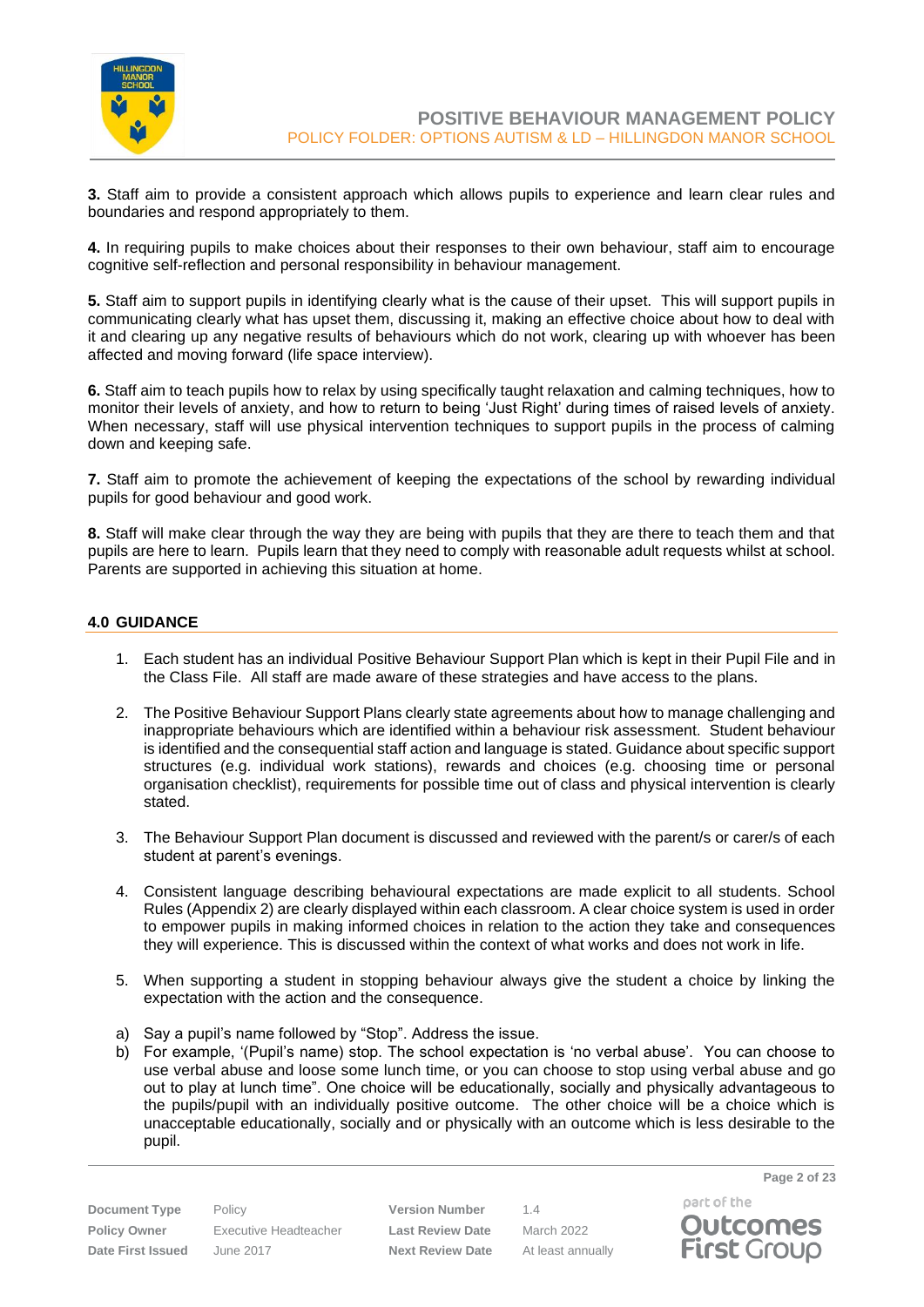

- c) If further clarity for the student is required (e.g. if student is experiencing upset and information processing is reduced), staff use two hands out, palms upwards and pointing to one palm staff will say, "Name, you can choose (a) and (b) will happen". They will point to the other palm and say, "or you can choose (c) and (d) will happen".
- d) If a pupil refuses to choose, staff will say "If you do not make a choice staff will make the choice for you".
- e) The tone of voice used by staff when offering choices will be neutral and assertive.
- 6. If a pupil makes a choice which is not in their interest, a consequence takes place, such as losing out on play time or special choosing time in class. After this has taken place, a life space interview is done. This encourages good behaviour from an objective, non-judgemental point of view where there is an objective space for pupils to develop an understanding of right and wrong.
- a) X behaviour (e.g. taking turns) works because (people feel they are liked, and that they have a contribution to make to the team).
- b) A behaviour (e.g. not taking turns) does not work because it makes them feel as if they are not liked and that they are not part of a team. In a team we must use empathy. What does empathy mean?
- c) How does x behaviour make you feel and how does A behaviour makes you feel?
- d) How do you think X behaviour makes Y feel and how do you think A behaviour makes B feel?
- 7. Where appropriate, pupils will have daily sessions on how developing a range of calming and relaxation techniques to be used within everyday stressful situations (e.g. queuing in a supermarket). If the behaviour of students reveals a raise in anxiety levels within school the students are supported by being offered the opportunity of practicing their individual calming techniques outside of class in order to lower their anxiety, refocus the student's attention and reduce the use of inappropriate or challenging behaviour.

#### <span id="page-2-0"></span>**5.0 PREVENTATIVE STRATEGIES & REWARDS**

- Effective classroom management displayed by all members of staff. Teacher to ensure that class staff are aware of all planning and where it is kept in the classroom. Effective visual labels to ensure that the learning environment is clearly signposted.
- All lesson plans should be differentiated. A differentiated curriculum will by necessity support a Behaviour Management policy in that if a pupil's individual needs are being met problems are less likely to arise within the classroom.
- All pupils will have an up-to-date Behaviour Support Plan. Strategies/interventions will be discussed and agreed by the class team led by the class teacher during team meetings. The class team will call on other professionals for input and advice on these strategies where necessary – referrals to school therapists, psychologist or outside agencies will be made via the Head Teacher. The team will work on consistent use and re-evaluation of strategies used with individual pupils.
- Individual information that is relevant to the whole school will be shared at debriefing meetings to ensure a consistent approach when dealing with a particular pupil.

**Policy Owner** Executive Headteacher **Last Review Date** March 2022 **Date First Issued** June 2017 **Next Review Date** At least annually

**Document Type** Policy **Version Number** 1.4

part of the **Outcomes First Group** 

**Page 3 of 23**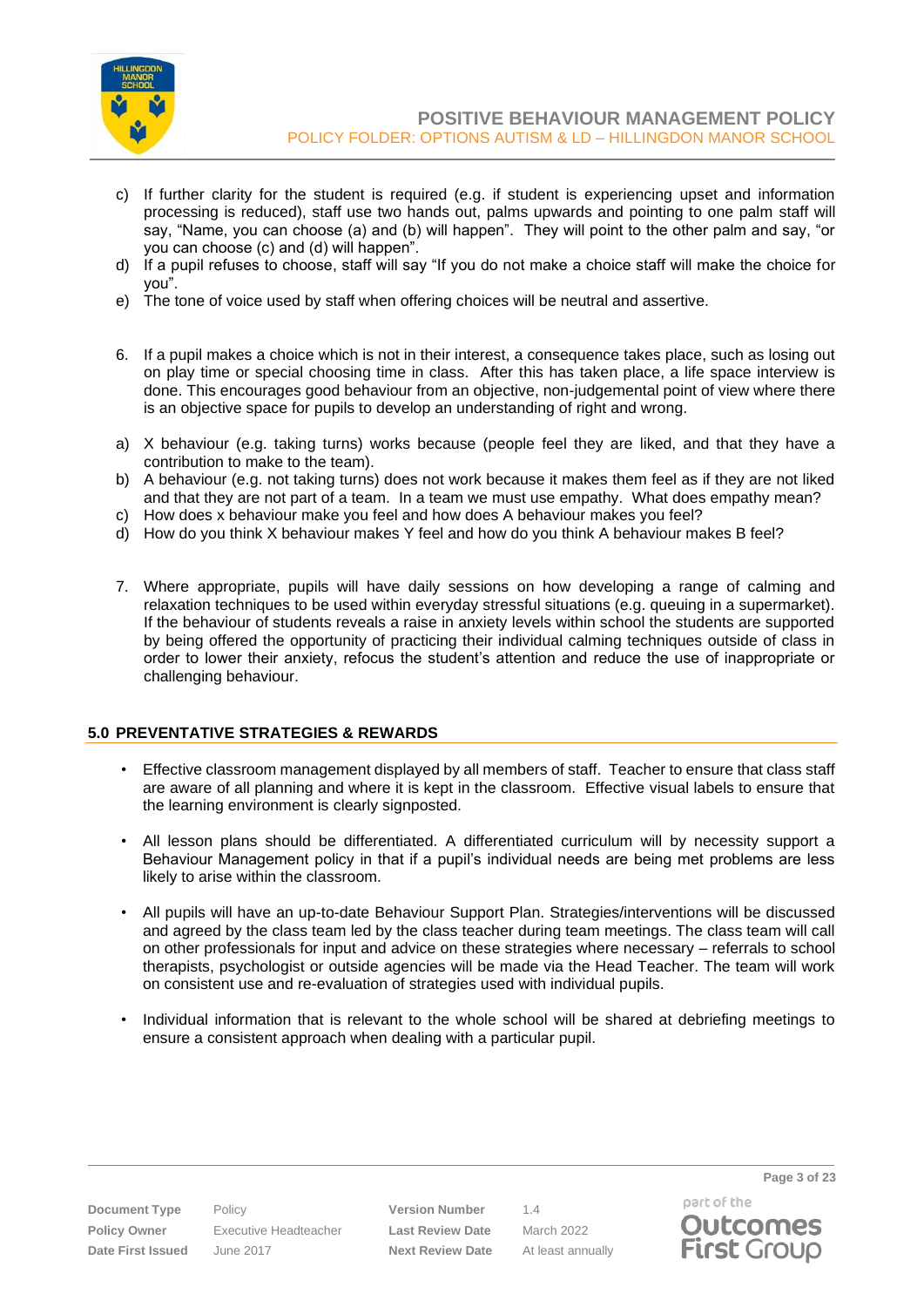

- In class visual signposting needs to include the following, adapted to the needs of the class group:
	- ➢ Timetable
	- $\triangleright$  Individual work stations
	- ➢ Individual supports (social stories, visuals to reduce inappropriate behaviours)
	- $\triangleright$  Rewards (tokens, individual and class initiatives)
	- $\triangleright$  Reminders for good behaviour (strikes, traffic lights)
	- ➢ Learning board (breakdown of each lesson including objectives, activities required to complete lessons, behaviour required to complete tasks); differentiated through symbols where necessary.
	- ➢ Class rules
- A whole school programme of personal development lessons which include focussing on relationships and caring for others. These will run throughout the school and are based on a variety of materials. These lessons will be differentiated according to age and need.
- Enhancing the environment Ensuring the classroom generates an enthusiasm for learning.

# **Rewards: Use of reward systems is another way to promote positive behaviour within a learning environment.**

# General Rewards:

- Individual praise and encouragement
- Break time in a different place/different equipment
- Extra snacks, computer games, time with favourite members of staff.
- Extra play time agreed with teacher.
- Appropriate positive written comments on work.
- Awarding of stickers and privileges.
- Public commendations for good behaviour and work in class i.e. assembly
- Positive communication with parents to share success i.e. by sending photocopied work home. Use of home school book/emails.
- Teachers will, where possible, reward the pupils with opportunities for curriculum choices.
- Positive calls home.

Individual Reward Systems: Pupils have individual reward systems which are differentiated according to age; from visual tokens to ticks on a chart, to verbal agreements. Pupils are supported through individual rewards organised by the class team, with the support of the multi-disciplinary team. These frequently include 'I am working towards…' visual aids. Choosing time for younger students and free time for older students is an effective structured way of supporting individuals with autism who may have a very personal range of interests for positive behaviour. Key stage 4 and 5 students are encouraged to earn age-appropriate privileges such as breaks off site, if this is appropriate and agreed with parents.

**Document Type** Policy **Version Number** 1.4 **Policy Owner** Executive Headteacher **Last Review Date** March 2022 **Date First Issued** June 2017 **Next Review Date** At least annually

part of the **Outcomes First Group** 

**Page 4 of 23**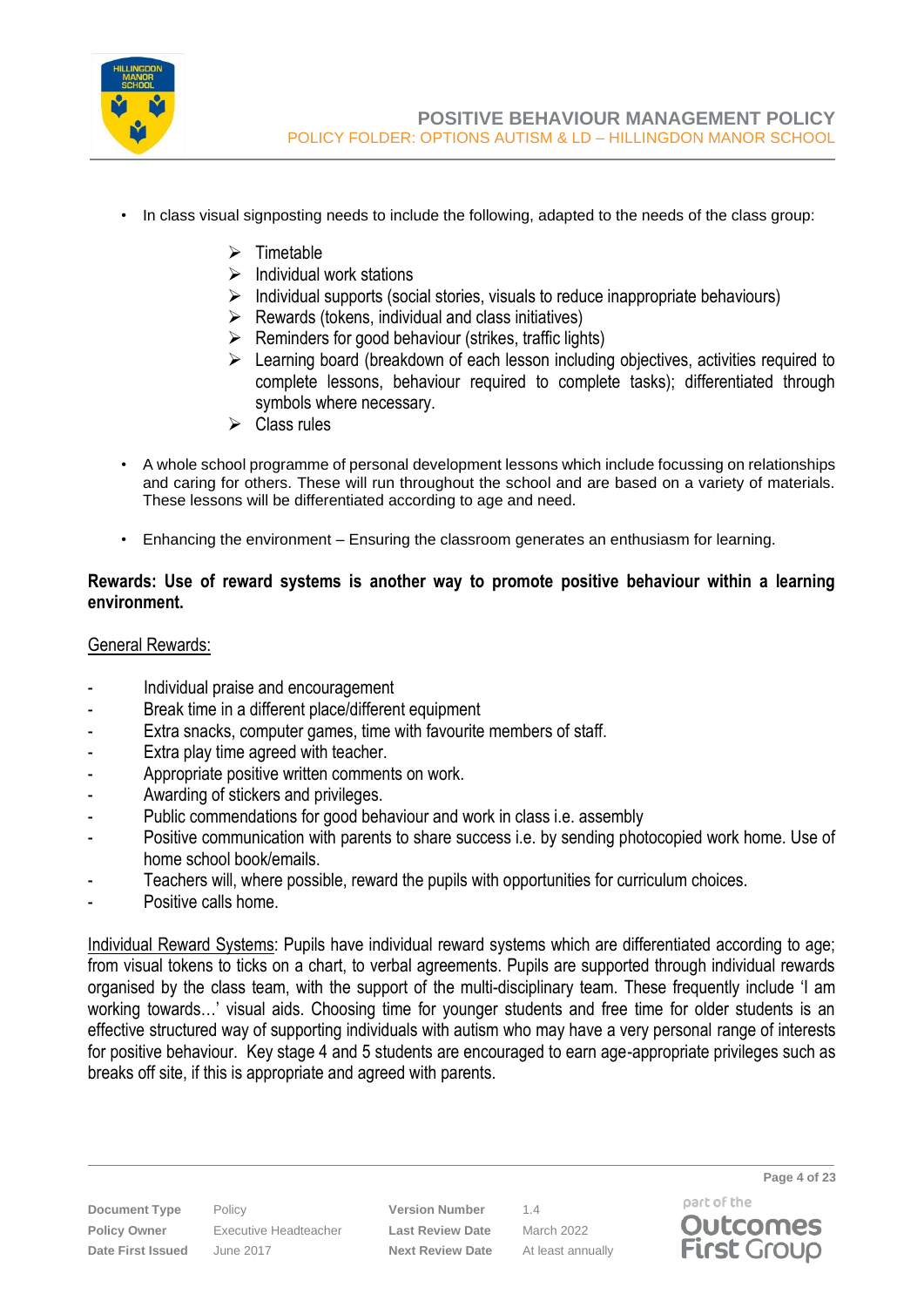

# **School rewards:**

Early Years Foundation Stage/KS1 Children follow a token based/working towards system that is adapted to meet short and long term needs. Some children require short choosing time based rewards at the end of each session-Working towards a favourite activity at the end of the sessions for 5/10 minutes. Other children work towards end of day activities.

Key Stage 2: Pupils in Key Stage 2 gain points for each lesson – one for behaviour and one for good work. These points are collected by each pupil towards a class trip of their choice. This takes place once a term or half term depending on the needs of the group. Key stage 2 pupils also work towards 'Star of the week awards' and are nominated for this by the class teacher for an exceptional piece of work or outstanding behaviour. They receive a badge/sticker and a postcard is sent home. When they have 3 awards, pupils are invited to lunch with the Head Teacher, with a special pudding of their choice.

Keys Stage 3, 4 and 5: Pupils in these key stages work towards unique, tailored rewards that each class designs according to each pupil's interests. These may include weekly trips to the local shops, tokens, watching a favourite movie, choosing time at the end of every lesson, free time at the end of each day, etc. It also may include end of term awards, Jack Petchey Award, end of term trips, recognition in assembly, amongst others.

Home support: Behaviour Support, teaching assistants and form tutors work with parents who are experiencing difficult behaviour at home to use similar visual and structured rewards for pupils to understand the need to manage their frustration in an acceptable way. This is regularly reviewed to ensure that systems are relevant and helpful, or to refer the difficulties further if necessary.

## <span id="page-4-0"></span>**6.0 SANCTIONS & CONSEQUENCES**

After low level incidents of negative behaviour, the focus is on being positive and encouraging a pupil to change that behaviour to a more useful one. If however the pupil does not respond there are a series of sanctions that can be used, depending on the pupil's needs and the situation. An effective sanction is one that most often stops or discourages careless work or behaviour. Pupils will be consistently reminded of the consequences of their actions and which sanction will be applied.

#### General sanctions:

- Ignore and praise closest good behaviour.
- Give the child a non-verbal sign to stop.
- Make reference to the rules.
- Give the pupil a verbal private warning.
- Give the pupil a public warning.
- The pupil will be last out at break time.
- The pupil may be required to continue working for a part of their break time.
- The pupil is referred to the Head Teacher.

**Document Type** Policy **Version Number** 1.4 **Policy Owner** Executive Headteacher **Last Review Date** March 2022 **Date First Issued** June 2017 **Next Review Date** At least annually

**Page 5 of 23** part of the

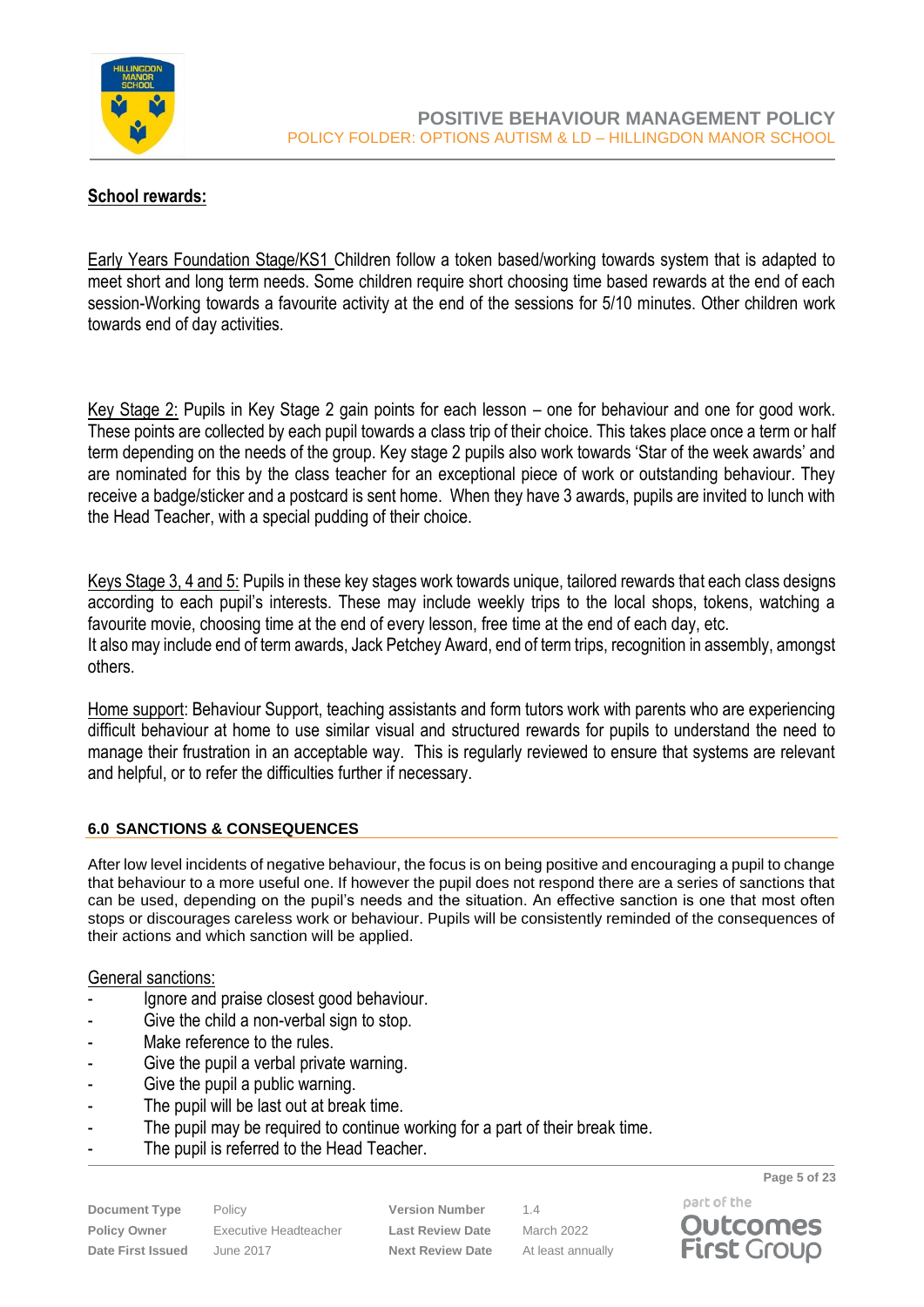

3 strikes**:** Staff are aware of language processing difficulties and the need to allow pupils who have autism and challenging behaviour the time to respond to requests to change behaviour. The common language of 3 warnings/reminders is used across all key stages. In key stage 2 pupils are given traffic lights as a visual and non-confrontational reminder to think about their behaviour. Older pupils are visually reminded through class charts showing strikes or through verbal reminders of 3 strikes. At the third strike pupils know that they will receive a sanction. This is usually agreed before events and as a strategy shared with the pupil, parents and all those who come into contact with the pupil. The sanction depends on the events and on the understanding of the pupil and may include time out with a timer, working outside the classroom, removal of a privilege, loss of an activity or trip, amongst others agreed in class. These strikes will be usually visually displayed and referred to calmly by the teacher or support staff who are working with the pupil involved. However, when a sanction is agreed by staff after school or at the end of the day the pupil and parents will be informed by a phone call of this decision.

#### <span id="page-5-0"></span>**7.0 EXCLUSIONS POLICY**

#### **Challenging behaviour from pupils who are able to understand and change their actions and consequences:**

The school staff are aware that pupils displaying challenging behaviour are frequently communicating a need, in an inappropriate manner which may be harmful to themselves and to others. Keeping in mind the school's ethos of positive behaviour support and the importance of having a multi-disciplinary approach, staff also have a duty to ensure that the school remains a safe learning environment.

Internal Exclusions: When a pupil is not responding to sanctions and continues to disrupt learning and provoke more critical incidents, the use of internal exclusion will be extended. The pupil will work apart from the rest of the class and will have the opportunity to receive one to one attention. The focus will be on what the pupil needs to change in order to earn their way back into the classroom, and on changes that the school needs to make to prevent the behaviour from escalating. This one to one support will be used both to ensure the pupil completes school work and to manage the recurring challenging behaviour and its consequences, in a proactive and safe way.

#### Dealing with Critical Incidents:

For a critical incident, the teacher should request the help of corridor support which will be Behaviour Support Teaching Assistants and senior members of staff assigned for the day.

The teacher/teaching assistant involved will need to fill out an Incident Form as soon as possible. The incident must be passed directly to the Head Teacher or one of the Assistant Head Teachers in her absence. A critical incident constitutes a pupil or member of staff being at physical risk. The critical incident will be dealt with within 24 hours.

A number of solutions could be found in dealing with an incident:

- A conferenced apology.
- An internal exclusion
- The pupil is put on a pupil contract and parents informed.
- A home school plan
- A day exclusion for the rest of the day

It is at the discretion of a teacher or the Head Teacher to inform parents of these sanctions. When a pupil is involved in a serious incident such as instigating fights, physically abusing pupils or adults, absconding and putting themselves in danger, the pupil may be sent home as an instant sanction. Any decision to send the pupil home will be discussed with Head Teacher before being communicated to the pupil and parents.

| Page 6 of 23 |  |  |
|--------------|--|--|
|              |  |  |

**Document Type** Policy **Version Number** 1.4 **Policy Owner** Executive Headteacher **Last Review Date** March 2022 **Date First Issued** June 2017 **Next Review Date** At least annually



part of the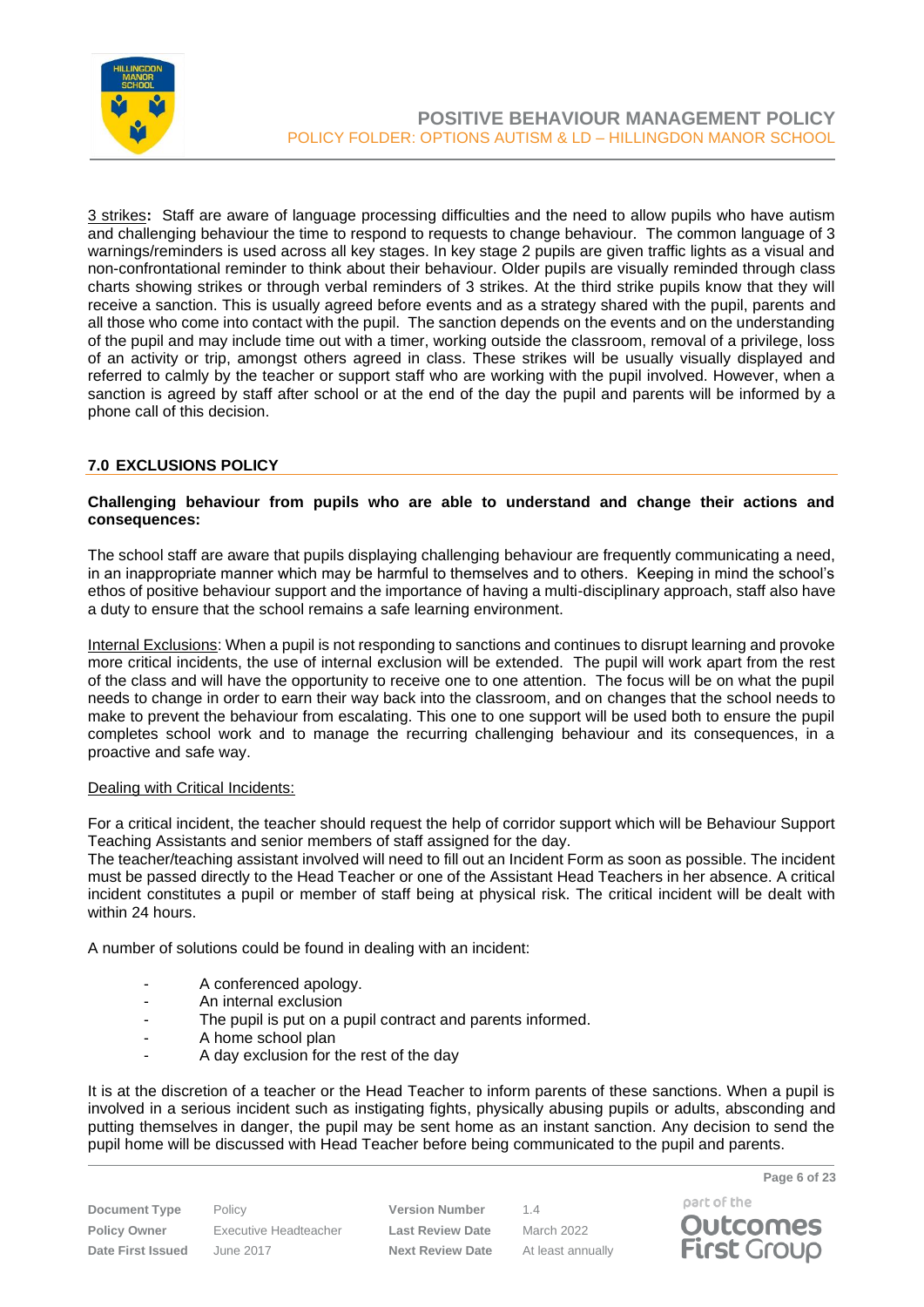

As a final stage the pupil will be sent to the Head Teacher:

- -The pupil is excluded for a definite period
- -The pupil is excluded permanently from school and the LEA informed.

#### The Use of Exclusion**:**

A decision to exclude a pupil for a fixed period or permanently should be taken only:

- In response to serious breaches of a school's Behaviour Management Policy
- Once a range of alternative strategies have been tried and failed
- If allowing the pupil to remain in class would seriously harm the education and welfare of the pupil or others in the school.

Before the decision is made the Executive Head teacher takes the following steps:

- Consider and record all relevant facts
- Allows the pupil to give their version of the facts
- Speak to any witnesses individually

Exclusion may be used if a pupil:

- Continually refuses to abide by school rules after all the other sanctions have been used.
- Is responsible for an assault causing injury to another student
- Is in possession of a weapon (This will result in an immediate permanent exclusion)
- Is in possession of inappropriate substances
- Deliberately assaults on a member of staff (including spitting)
- Continually uses racist and sexist behaviour
- Causes damage to school property

Any pupil who is excluded will be re-interviewed by the Executive Head teacher or Assistant Head Teacher, to induct the pupil back into the school. In this meeting the Head teacher will set short-term targets for the pupil to ensure their re-entry is successful.

Only the Executive Head teacher can take the decision to exclude a pupil from the school. The Executive Head teacher, or in their absence, the Assistant Head Teacher may exclude a pupil for one or more fixed periods not exceeding a total of 25 school days in any one school year. Reasons for exclusion related to risk of foreseeable harm may cause this period to be extended for health and safety reasons. Such situations would give rise to an early Annual Review meeting of a pupil's special educational needs. The Executive Head teacher may not exclude a pupil permanently without consultation with at least two Directors of the school agreeing with the decision. He or she may, with the agreement of at least two of the Directors, convert a fixed period exclusion into a permanent exclusion, if he or she decides there is a risk of foreseeable harm to other pupils or staff. In the case of some pupils with autistic spectrum disorder there may be concerns about the emotional wellbeing of the individual and others. In addition, the Executive Head teacher may see that there is a risk to the safe and effective education of other pupils.

In all cases he or she must promptly:

- Inform the pupil's parents of the exclusion and how long the exclusion is for. The Head teacher or the class teacher will make reasonable efforts to contact parents by telephone on the day of the decision to exclude their child and confirm the decision in writing by first class post that day.
- Give clear explicit reasons for the exclusion with written evidence.
- Advise the parent that he or she may make representations to an appeal panel by requesting this through the Head teacher within 15 days of notification of the exclusion.
- Advise the parent how these representations may be made.

#### In the following cases;

**Policy Owner** Executive Headteacher **Last Review Date** March 2022 **Date First Issued** June 2017 **Next Review Date** At least annually

**Document Type** Policy **Version Number** 1.4

part of the **Outcomes First Group** 

**Page 7 of 23**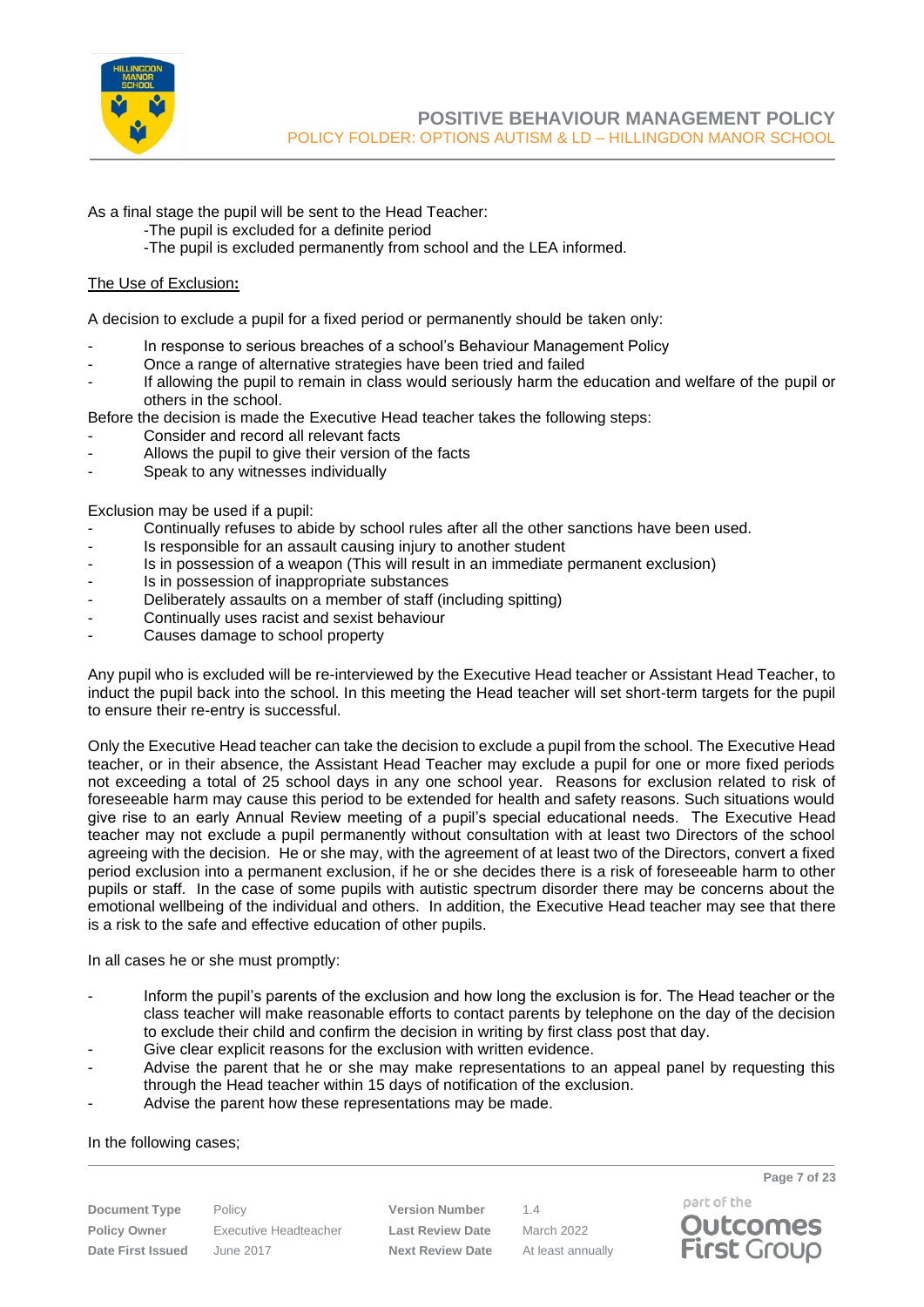

- Permanent exclusions or fixed period exclusions converted into permanent exclusions.
- Fixed period exclusions totalling more than five days in any one term.
- If a pupil is excluded for a fixed period of up to and including five days more than three times in any academic year.
- Exclusions which result in the loss of an opportunity to take a public examination.

The Head teacher or Assistant Head Teacher, having consulted with the Directors of the school must immediately notify both the local education authority who maintain the child's placement at the school.

The Directors of the school will establish a discipline appeal panel. Their role is one of reviewing, if the need arises, the exclusion decisions that have been made.

The panel will meet to:

- Consider the circumstances in which the pupil was excluded
- Consider any representations about the exclusion made by the parent or by the LEA
- In cases where reinstatement is advised as a practical option, consider whether the panel should advise that the pupil should be reinstated immediately or reinstated by a particular date or not reinstated,

#### <span id="page-7-0"></span>**8.0 PHYSICAL INTERVENTIONS POLICY**

Different forms of physical intervention are summarized in the table below. It shows the difference between restrictive forms of intervention, which are designed to prevent movement or mobility or to disengage from dangerous or harmful physical contact, and non-restrictive methods. Restrictive physical interventions involve the use of force to control a person's behaviour and can be employed using bodily contact, mechanical devices or changes to a person's environment.

|                    | <b>Bodily contact</b>                                                                 | <b>Mechanical</b>                                    | <b>Environmental change</b>                                                                                   |
|--------------------|---------------------------------------------------------------------------------------|------------------------------------------------------|---------------------------------------------------------------------------------------------------------------|
| Non restrictive    | Manual guidance to assist<br>a person walking                                         | Use of a protective helmet<br>to prevent self-injury | Removal of the cause of<br>for example<br>distress,<br>temperature,<br>adjusting<br>light or background noise |
| <b>Restrictive</b> | Holding of a person's<br>hands to prevent them $\vert$ self-injury<br>hitting someone | Use of splints to prevent                            | Forcible seclusion or the<br>use of locked doors.                                                             |

The use of force is associated with increased risks regarding the safety of pupils and staff and inevitably affects personal freedom and choice. For these reasons the majority of this guidance is specifically concerned with the use of restrictive physical interventions.

The guidance from 'A New Strategy for Learning Disability for the 21st Century' put forward by the DFES and DH (2002) defines restrictive physical interventions as involving*;*

*'The use of force to restrict movement or mobility or the use of force to disengage from dangerous or harmful physical contact initiated by pupils or service users.'*

#### **Introduction and Rationale**

**Policy Owner** Executive Headteacher **Last Review Date** March 2022 **Date First Issued** June 2017 **Next Review Date** At least annually

**Document Type** Policy **Version Number** 1.4

part of the **Outcomes First Group** 

**Page 8 of 23**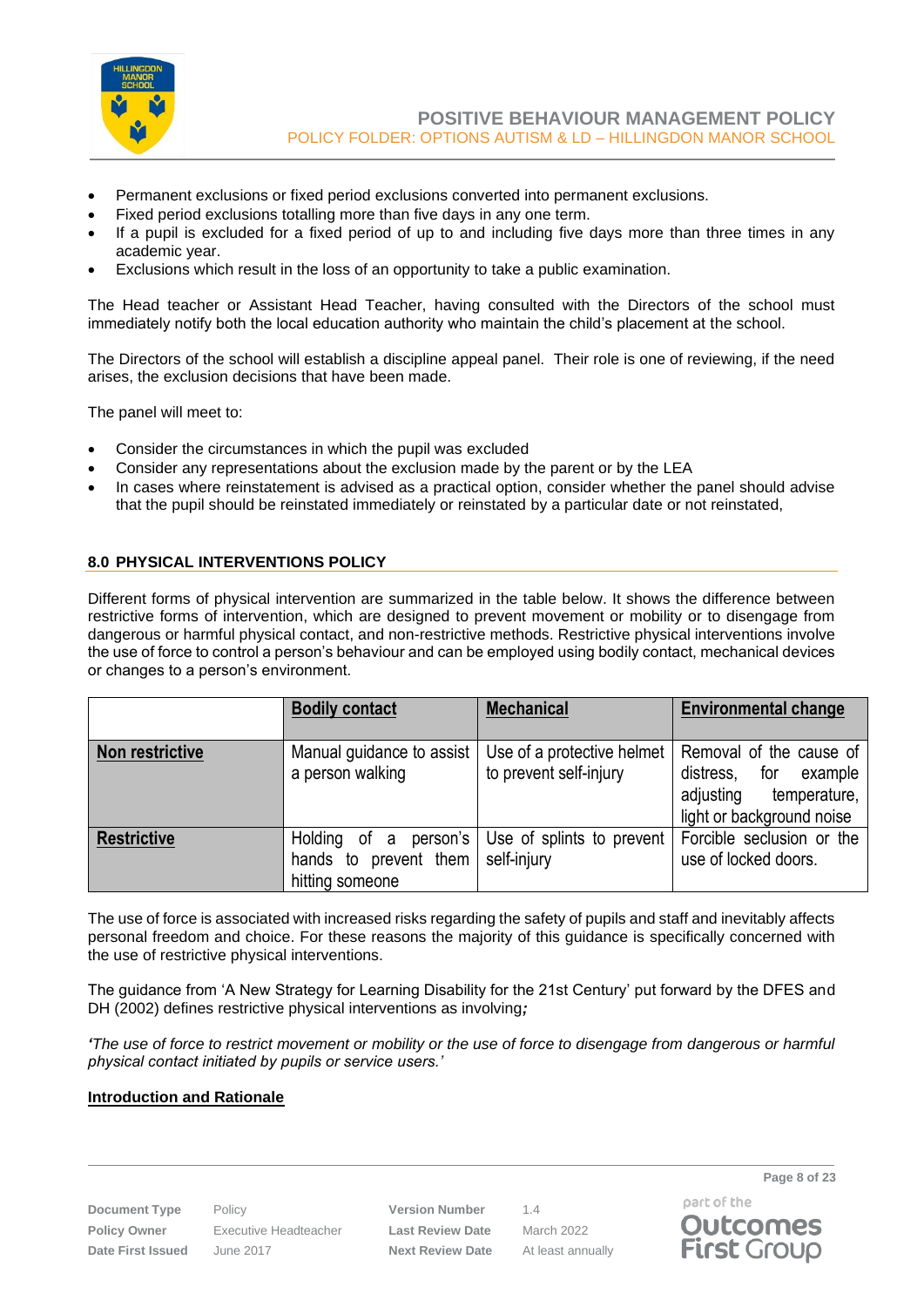

This policy sets out guidance for trained staff at Hillingdon Manor School in using restrictive and nonrestrictive physical intervention techniques as part of wider 'Promoting Good Behaviour' policy. This may be used to support pupils with autistic spectrum disorder in managing their own thoughts, feelings and actions.

The staff at Hillingdon Manor School utilize specifically taught restrictive physical intervention techniques as infrequently as possible. Physical Intervention is always a last resort – that is, where the risks of not using force seem to be greater than the risks of using force. This policy draws on core Head teachers set out in the Human Rights Act (1998) and The United Nations Conventions of the Rights of the Child (ratified 1991). It is based on the presumption that every adult and child is entitled to:

- Respect for his/her private life
- The right not to be subjected to inhuman or degrading treatment
- The right to liberty and security, and
- The right not to be discriminated against in his/her enjoyment of those rights.

When physical intervention techniques are used, everything possible is done to prevent injury and maintain the person's sense of dignity and increase the ability of the individual to manage their thoughts, feelings and actions. The policy of restrictive physical intervention is part of the broader strategy to address the needs of children with ASD who display challenging behaviour which is why this policy is part of the 'Promoting Good Behaviour Policy'.

#### **The Legal Context**

The guidance put forward by the DFES & DH (2002) state that *"the use of force is likely to be legally defensible when it is required to prevent:*

*self-harming;*

*injury to other children, service-users, staff or teachers;*

*damage to property;*

*an offence being committed; and*

*in school settings, to prevent a pupil engaging in extreme behaviour prejudicial to the maintenance of good order and discipline at school or among any of its pupils*' (Ref: DfEE Circular 10/98 "Section 550A of the Education Act 1996).

Section 93 of the Education and Inspections Act 2006 enables school staff to use reasonable force to prevent a pupil from:

- Committing a criminal offence (or, for a pupil under the age of criminal responsibility, what would be an offence for an older pupil);
- Causing personal injury or damage to property;
- Prejudicing the maintenance of good order and discipline at the school or among any pupils receiving education at the school, whether during a teaching session or otherwise.

The law requires that force should only be used when other approaches have been tried and that all practical methods to de-escalate the situation have been employed. It is only used as a last resort. All staff within the school are trusted to use their professional judgement and the degree of force must be reasonable in relation to the risk posed. Any restrictive intervention should employ the minimum degree of force needed to achieve these outcomes

#### **Minimising the need for Physical Intervention**

Hillingdon Manor School is set up to teach pupils to be responsible for their actions, emotions and their learning. Everything we do is related to our Mission Statement and Aims. We wish our pupils to learn strategies for management of their own behaviour. In achieving this we will carry out what is necessary to support them through upsets and develop their problem solving and self-management skills. Everyone can

**Document Type** Policy **Version Number** 1.4 **Policy Owner** Executive Headteacher **Last Review Date** March 2022 **Date First Issued** June 2017 **Next Review Date** At least annually

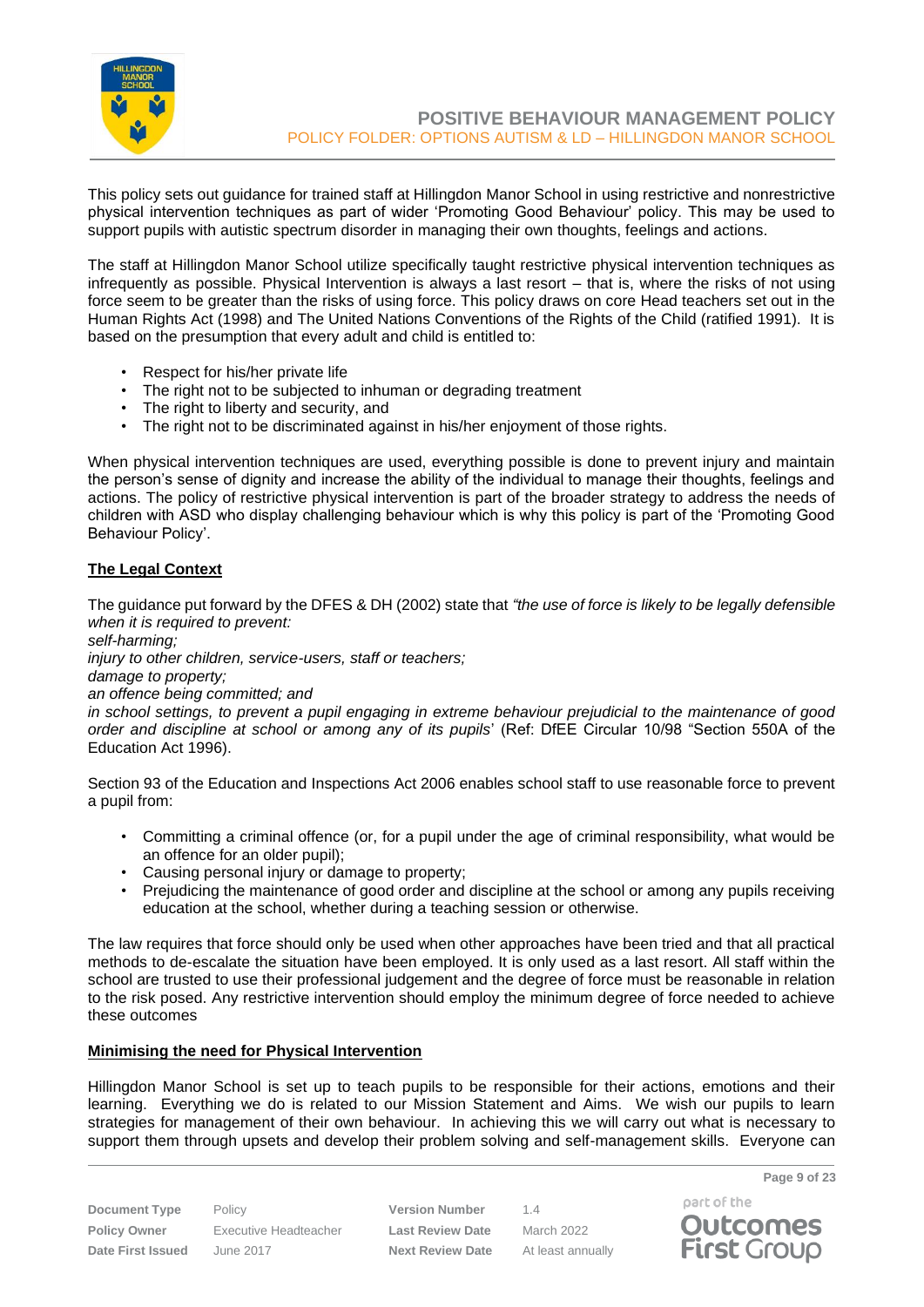

be taught more effective thinking skills through clear, consistent language and communication. When this is achieved through a no blame culture, pupil's self-esteem and confidence grows and their anxiety is lowered. If the Promoting Good Behaviour Strategies do not succeed with a pupil over time and there are increases in challenging behaviours requiring a consistent increase in Physical Intervention this could lead to a multidisciplinary meeting to examine all pupil plans and to take further expert advice on strategies used. If this does not improve a situation, then an early review to assess whether the school is meeting the pupils needs and whether another placement should be sought where the child's needs could be met more effectively. The school is committed to working with parents to prevent this occurring. Working together with parents and having the parents use the school's language and behaviour management strategies in the home is always the most powerful behaviour management structure around a pupil. This is why parents working together with the school is so vital.

Pupils with ASD present a pattern of difficulty in understanding what is expected of them, focussing attention on tasks and sharing attention with others. This may show up as non-compliance or difficulty with adult requests to sit, look, listen and focus on learning tasks. To achieve the following, particularly, with younger pupils, physical shaping is used to achieve the required action from the pupil. This is holding for learning to learn.

In order to set a pupil up to succeed it is necessary to use specific holding in areas of the curriculum which require physical contact to feed in appropriate movement experiences e.g. relaxation and sitting in learning situations.

As far as practically possible, staff who come into contact with such pupils should be made aware of the relevant profile of those individuals through the Behaviour Support Plan, particularly:

- Situations that may provoke difficult behaviour, preventive strategies and what de-escalation techniques are most likely to work
- What is most likely to trigger a violent reaction, including relevant information relating to any previous incident requiring use of force;
- If physical intervention is likely to be needed, any specific strategies and techniques that have been agreed by staff, parents and the pupil concerned; and
- The agreed ways to support the pupil and member of staff following an incident.
- Information from parents may be as valuable as information held by the school. Some of this information may be sensitive. Schools should seek express (preferably written) consent from the parent to inform appropriate staff. However, where consent is unreasonably withheld the information may still be made available to staff who need it if it is in the best interests of the pupil concerned. The importance of providing such information will be a factor in decisions about giving temporary authorization to parent volunteers and others to supervise pupils.
- Designate which members of staff should be called if an incident involving a particular pupil occurs. This does not necessarily mean waiting for them to arrive before taking action if the need for action is urgent. However, they should always be involved in post-incident follow-up.

#### **Prevention**

The use of restrictive physical interventions at Hillingdon Manor School is minimised by the adoption of primary and secondary preventative strategies.

Hillingdon Manor School creates and maintains an environment which meets human needs, they are:

Security – a safe territory and an environment which allows us to develop fully. Attention (to give and receive it) Sense of Autonomy and control Being emotionally connected to others Being part of a wide community

| <b>Document Type</b>     | Policy    |
|--------------------------|-----------|
| <b>Policy Owner</b>      | Executive |
| <b>Date First Issued</b> | June 2017 |

**Version Number** 1.4 **Policy Owner** Executive Headteacher **Last Review Date** March 2022 **Parameter Studies Issued Vext Review Date** At least annually

part of the **Outcomes First Group** 

**Page 10 of 23**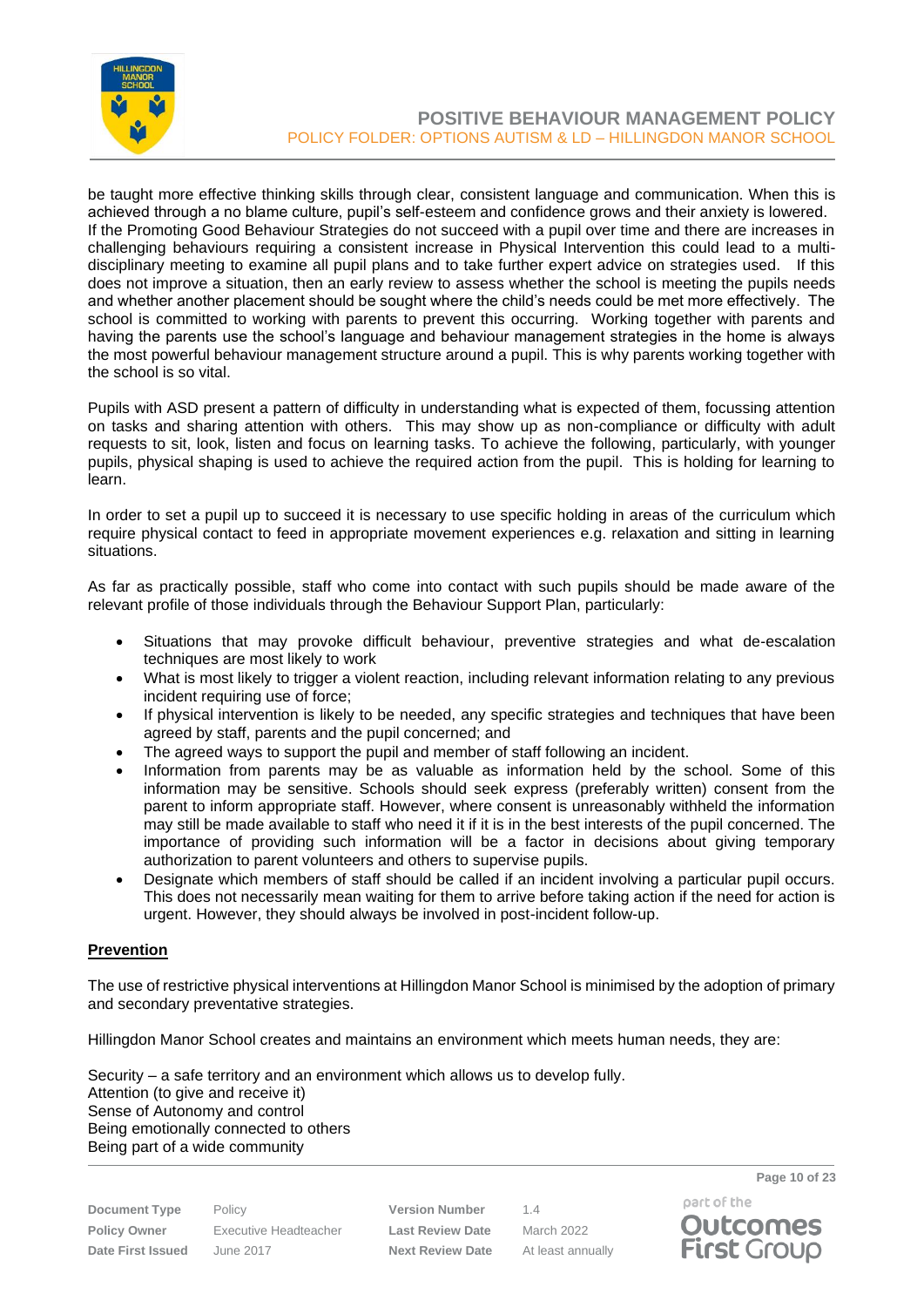

Sense of status with social groupings Sense of competence and achievement Meaning and purpose – which come from being stretched in what we do (create) and think. (Griffen et al, 2004)

Primary prevention is achieved by:

- Providing a therapeutic language focused learning environment.
- Ensuring that the number of staff deployed and their level of competence corresponds to the needs of the pupils and the likelihood that physical interventions will need to be used. Staff will not be left in vulnerable positions.
- The pupil to staff ratio and the school environment being laid out in such a way as to restrict opportunities for individualised activities which may provoke violence or aggression.
- The use of Behaviour Support Plans which state pre-planned strategies which are responsive to individual needs and include current information on risk assessment.
- Creating opportunities for pupils to engage in meaningful activities which include opportunities for choice and a sense of achievement.
- Ongoing internal and external staff training to develop expertise in working with children who present challenging behaviour.
- Talking to children and their families about the way in which they prefer to be managed when they pose significant risks to themselves and others. For example some children prefer withdrawal to a quiet area to an intervention that requires bodily contact.

## Secondary Prevention

Secondary prevention involves recognising the early stages of a behavioural sequence that is likely to develop into violent or aggressive behaviours and employing 'diffusion' techniques to avert any further escalations.

Where there is clear documented evidence that particular sequences of behaviour rapidly escalate into serious violence, the use of restrictive physical intervention at an early stage in the sequence may, potentially, be justified if it is clear that:

Primary prevention has not been effective, and

- The risks associated with not using a restrictive physical intervention are greater than the risks of using a restrictive physical intervention, and
- Other appropriate methods, which do not involve restrictive physical interventions, have been tried without success.

#### **Pastoral/Behaviour Support Plans**

Planned physical interventions are those where incidents are foreseeable and restrictive physical intervention strategies will be used as outlined in pupils Pastoral Support Plans.

Each pupil/student has an individual behaviour support plan which is arrived at by careful individual analysis of patterns of behaviour and risk assessment. Staff work together with parents to ensure that everyone is in agreement with the terms of the plan. The plan is detailed and states the behaviours the pupil exhibits, the action taken by staff and the language used by staff, for management of that behaviour, by all staff. There is also other information about how the pupil will be supported in the management of their behaviour:

*time out of class to calm which* may involve restricting the service user's access to all positive reinforcements as part of the behavioral program, but where possible involves the pupil in managing their own feelings and actions by utilizing individualized relaxation strategies;

**Document Type** Policy **Version Number** 1.4 **Policy Owner** Executive Headteacher **Last Review Date** March 2022 **Date First Issued** June 2017 **Next Review Date** At least annually

part of the **Outcomes First Group** 

**Page 11 of 23**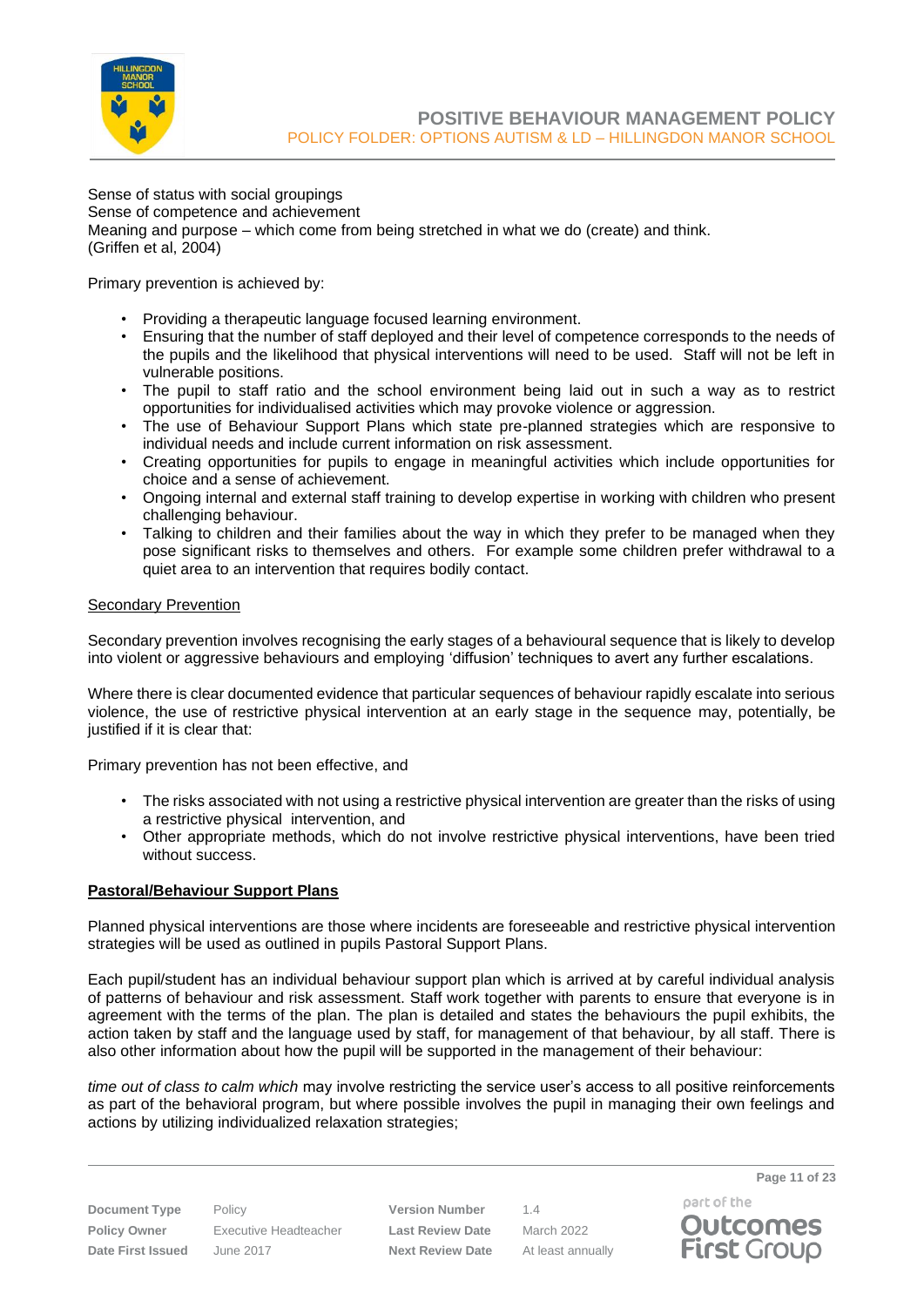

*Specific structure to support pupil* which includes information regarding specific reward systems and individualised relaxation strategies

*Holding for well-being* which states the likelihood and/or context in which restrictive physical interventions may need to be used.

*Behaviour monitoring* through frequency sheets. These sheets are kept when challenging behaviour is being closely monitored to establish triggers and patterns which may support planning a behaviour intervention.

The Behaviour Support Plan is agreed by all staff involved with the pupil, the Head Teacher and by the pupil's parents.

#### **Staff authorisation and good practice**

Staff authorisation:

The staff to which this power applies are:

- Any member of staff at the school
- Any other person whom the head has authorized to have control or charge of pupils. This can also include people to whom the head has given temporary authorization to have control or charge of pupils such as unpaid volunteers (for example parents accompanying pupils on school-organized visits); and
- Does not include any pupils.

The power may be used where the pupil (including a pupil from another school) is on the school premises or elsewhere in the lawful control or charge of the staff member (for example on a school visit).

Reasonable force may also be used in exercising the statutory power, introduced under section 45 of the Violent Crime Reduction Act 2006 (and re-enacted by Section 242 of the ASCL Act 2009), to search pupils without their consent for weapons. This search power may be exercised by head teachers and staff authorized by them, where they have reasonable grounds for suspecting that a pupil has a weapon. Reasonable force may be used by the searcher. Where resistance is expected school staff may judge it more appropriate to call the police or if they have one, their Safer School Partnership (SSP) officer. From September 2010, the power to search pupils without their consent will be extended to include alcohol, illegal drugs and stolen property ('prohibited items'). (Guidance 2010).

#### Circumstances when Physical Intervention may be acceptable

The key conclusions of the 2014 Department of Health guidance on Positive and Proactive Care: reducing the need for restrictive interventions, are that:

- Restrictive physical intervention can be employed to achieve a number of different outcomes:
- To break away or disengage from dangerous or harmful physical contact initiated by a service user;
- To separate the person from a 'trigger', for example, removing one pupil who responds to another with physical aggression; and
- To protect a child from a dangerous situation for example the hazards of a busy road.

Restrictive physical interventions should always be designed to achieve outcomes that reflect the best interests of the child whose behaviour is of immediate concern.

The decision to use a restrictive physical intervention must take account of the circumstances and be based upon an assessment of the risks associated with the intervention compared with the risks of not employing a restrictive physical intervention. The scale and nature of any physical intervention must be **proportionate** to both the behaviour of the individual to be controlled, and the nature of the harm they cause. The minimum force necessary should be used, applied for the shortest period of time, and the techniques deployed should be those with which the staff involved are familiar and able to use safely and are described in the child's support plan.

**Policy Owner** Executive Headteacher **Last Review Date** March 2022 **Date First Issued** June 2017 **Next Review Date** At least annually

**Document Type** Policy **Version Number** 1.4

part of the **Outcomes First Group**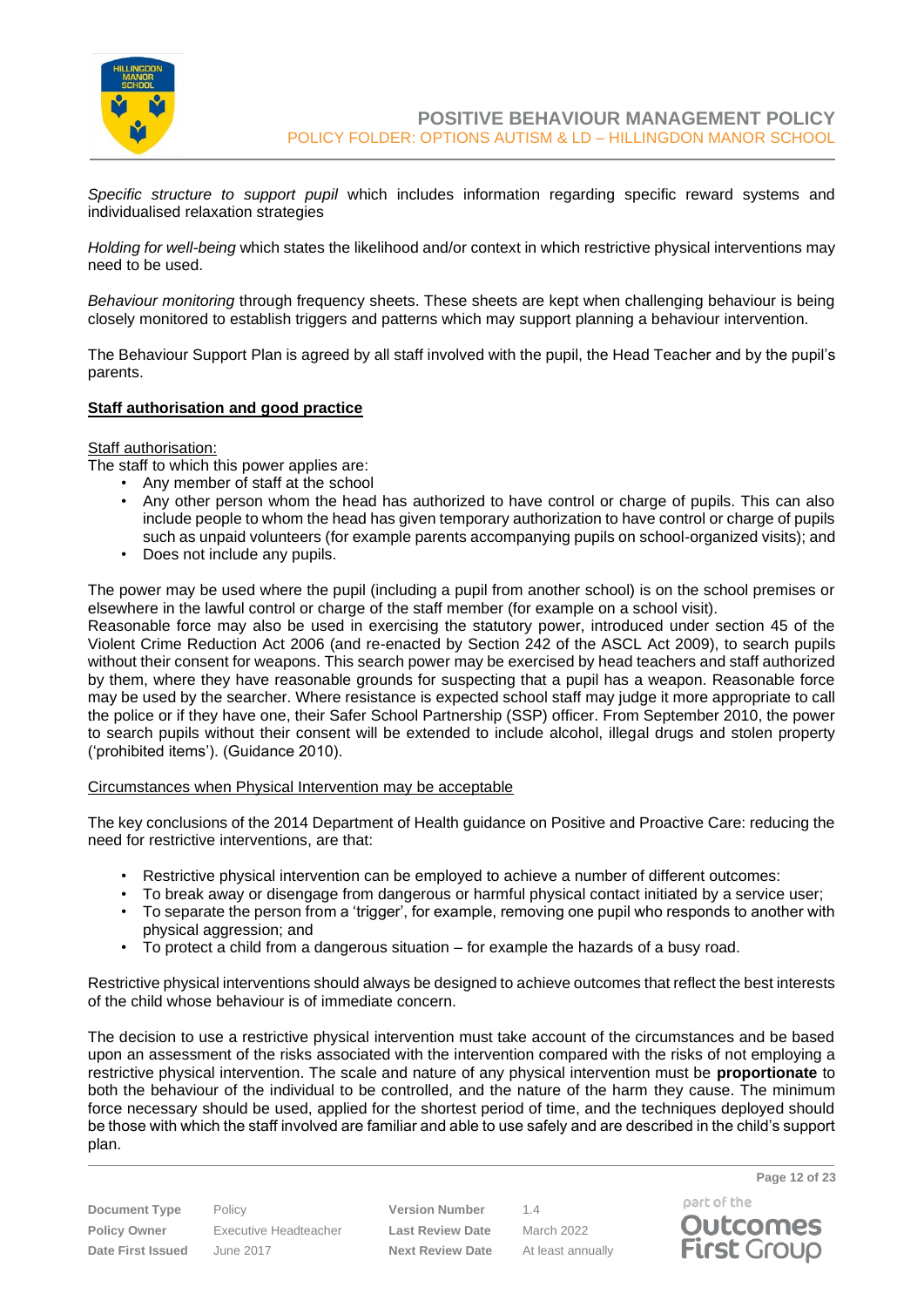

The use of seclusion (where a person is forced to spend time on their own against their will) is a form of physical intervention and should only be considered in *exceptional* circumstances. The right to liberty is protected by criminal and civil law and seclusion outside the Mental Health Act should always be proportionate to the risk presented by the pupil. It is an offence to lock a person in a room without a court order except in an emergency, for example where the use of a locked room is a temporary measure while seeking assistance. *Guidance on the Use of Restrictive Physical Interventions for Pupils with Severe Behavioural Difficulties* (Circ LEA/0264/2003)

Hillingdon Manor School uses withdrawal from the classroom as detailed in the Exclusions Policy under 'Internal Exclusions'.

A 'Just Right Room' is also used to occasionally remove pupils from a physical situation – this is an empty room where the pupil may choose to sit alone with an adult outside so as to have personal space in a safe place. At times pupils are still in a very angry state and attempt to assault adults who are with them in this room.

#### **Levels of Physical Intervention**

Where staff decide to use physical intervention, they must use the minimum force necessary. In doing so, they should consider that there are at least three levels of physical control which they should use flexibly, depending on the circumstances:

*PHYSICAL PROXIMITY:* Control by the use of physical presence involving no actual contact, such as emphasising verbal instructions and standing in front of or obstructing a doorway to prevent exit. Do not underestimate your authority. At its simplest level, your presence in a room, a look or gesture, can send out powerful signals to young people to help them keep behaviours within acceptable limits. Such action can also provide opportunities to express concern and remonstrate with young people.

*TOUCHING OR HOLDING:* Touching or holding can help to encourage, discourage or persuade young people to comply. An example would be laying hands on shoulders to gain a young person's attention, or taking a young person by the hand or arm to lead them away from a situation.

*RESTRICTIVE PHYSICAL INTERVENTION:* Physical restraint is defined as *"the positive application of force*  with the intention of overpowering the child". This occurs when it is deemed necessary to hold a young person, probably against their will, with the intention of restricting their movement. Such action should only be used as a last resort where other physical interventions have already failed, or that you reasonably believe would fail.

It is for the staff on the spot to decide what level of physical intervention to use. Please remember:

- Do not use restrictive physical intervention if safe holding would work.
- Do not hold if touch would work.
- Do not touch if your presence would work.
- Keep reassessing the position.
- Seek to reduce and calm the situation.
- Use the minimum force necessary to regain or stay in control.

#### Locking Doors

Under no circumstances may staff lock young people up to restrict their liberty. However, it may in extreme circumstances, be reasonable to do so where immediate action is necessary to prevent serious injury to any person or serious damage to property. For example, where staff are being attacked and need to gain extra seconds or minutes to enable them to summon assistance from colleagues or the Police.

**Policy Owner** Executive Headteacher **Last Review Date** March 2022 **Date First Issued** June 2017 **Next Review Date** At least annually

**Document Type** Policy **Version Number** 1.4

part of the



**Page 13 of 23**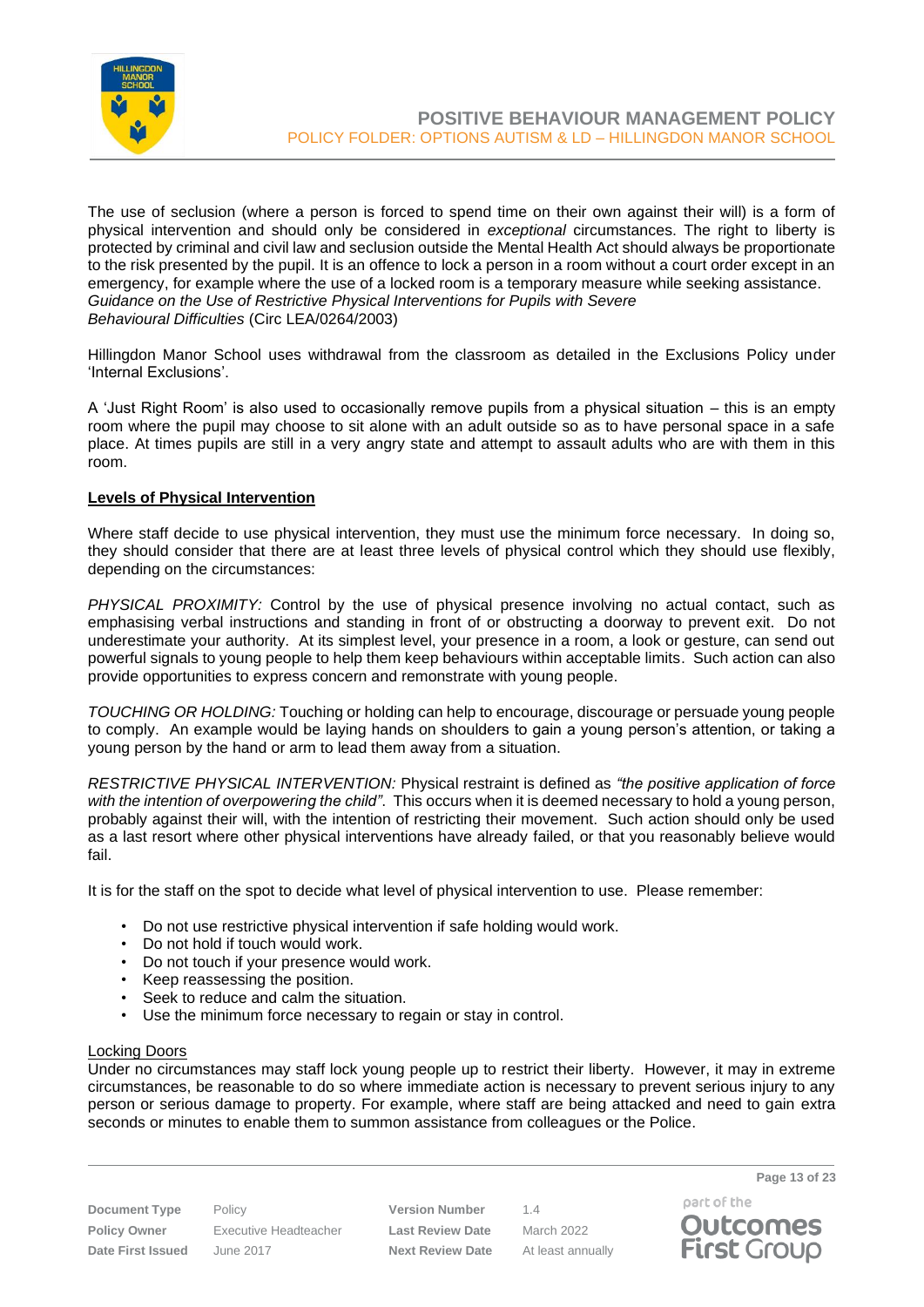

#### The use of force

The restrictive physical interventions set out in this policy are explained on a progressive basis. The scale and nature of any physical intervention must be proportionate to both the behaviour of the individual to be controlled, and the nature of the harm they might cause to themselves or others. The concept of reasonable force must be used when applying any restrictive physical intervention strategies and must be determined with reference to all the circumstances, including:

- The seriousness of the incident.
- The relative risks arising from using a physical intervention compared with using other strategies.
- The age, cultural background, gender, stature and medical history of the child or service user concerned.
- The approach to risk assessment and risk management employed.

The minimum necessary force should be used, and the techniques deployed should be those with which the staff involved are familiar and able to use safely and are described in the students Behaviour Support Plan.

Within the use of the stated restrictive physical intervention strategies staff are aware of the need to gradually increase or decrease the levels of force used in response to the student's behaviour.

If the pupil looks as if they may be ill, or they say that they will be sick any restrictive physical intervention technique being used **MUST** be released.

#### Staff training

Model used: PRICE In-house instructors. Training delivered on regular basis.

Staff are also trained to understand that any holding of a pupil who is in a state of extreme upset is NOT a punishment. Staff are trained that if there is any thought of punishment in their mind whilst holding a pupil they should not be carrying out such action. It is essential staff remain calm when pupils exhibit any level of upset.

All staff are trained in safe manual handling techniques both for themselves and for pupils. It is sometimes necessary for staff to wear neoprene arm protectors when working with small pupils who exhibit severe biting behaviour. This is to protect staff and pupils from coming into contact from one another's bodily fluids. In addition, it protects staff from potential injury and causes them to feel more confident about being effective in promoting pupils learning until such behaviours decrease.

All staff are trained on a regular basis to use physical interventions using approved trainers who ensure that strategies are personalised and reviewed regularly. Each pupil has a Behaviour Support Plan as discussed earlier and this details the probable use of Physical Intervention with that particular pupil.

#### **Important Documents**

The following policy must be read in conjunction with:

- Department of Health guidance on Positive and Proactive Care: reducing the need for restrictive interventions 2014
- Use of Force to Control and Restrain pupils (DCFS, Nov 2007, updated 2010).
- BILD Code of Practice
- Hand-outs from in-house training on positive behaviour interventions.

*'Normally, only staff who been trained to an appropriate level should be sanctioned to use restrictive physical interventions. In schools, under Section 550A of the Education Act 1996, this will be a teacher or someone who, with the head's authority, has lawful control of pupils. …The expectation is that training should normally be provided by trainers who are accredited under the BILD Code of Practice on Training Staff in the use of Physical Interventions.' (DFES & DH, 2002)*

| <b>Document Type</b>     | P  |
|--------------------------|----|
| <b>Policy Owner</b>      | Е  |
| <b>Date First Issued</b> | J١ |

**Policy Owner** Executive Headteacher **Last Review Date** March 2022 **Date First Issued** June 2017 **Next Review Date** At least annually

**Drawing Version Number** 1.4



**Page 14 of 23**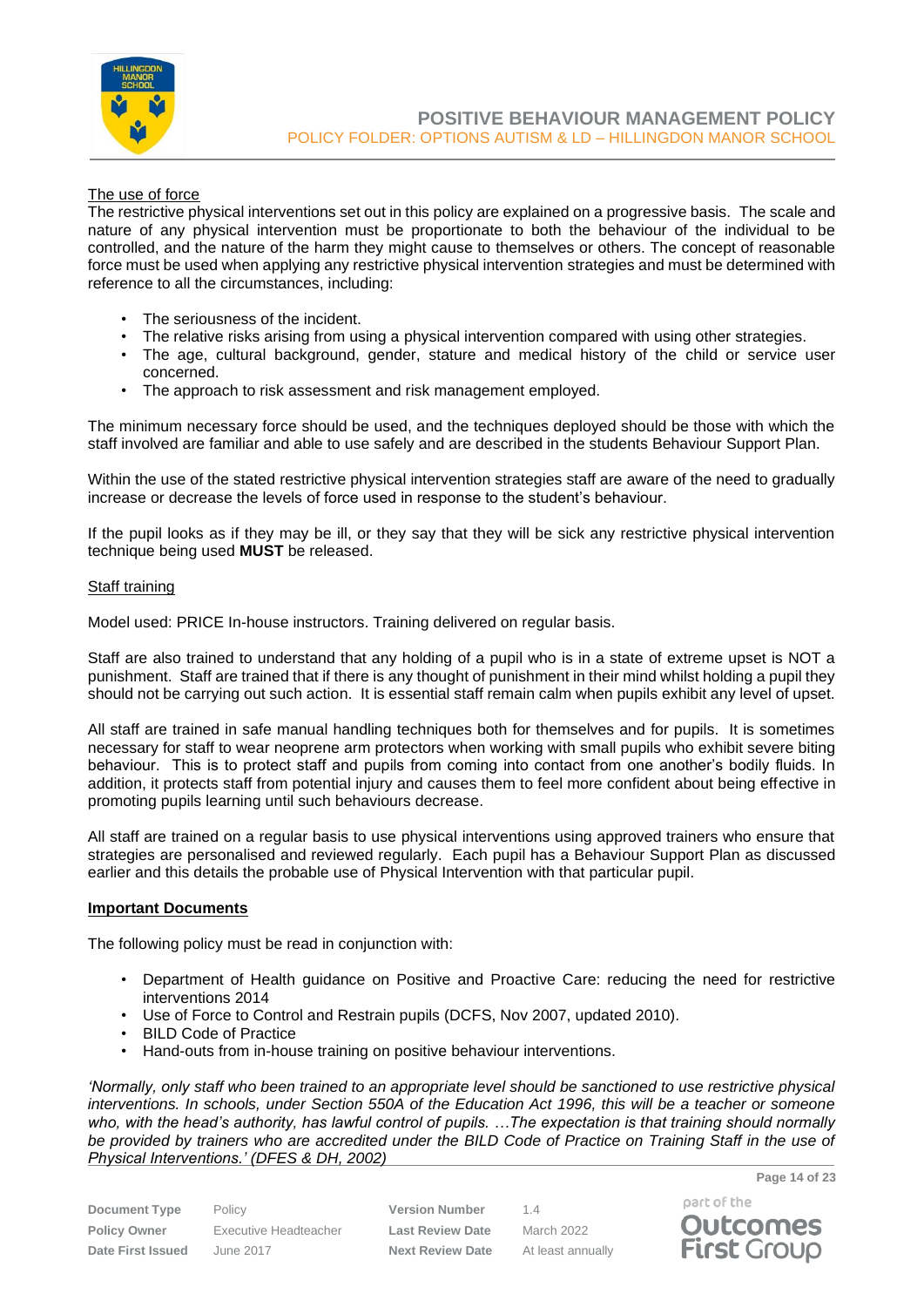

All staff are trained in the use of specific holds which have been taught by in-house qualified instructors on PRICE, an accredited BILD (British Institute of Learning Difficulties) trainer up till 2007. Training is now being individualised to the context of Hillingdon Manor School as follows:

The physical Breakaway Techniques and Restrictive Physical Intervention methods taught to staff have been the subject of a legal, tactical and medical expert review undertaken in 2005 (and ongoing) for the General Services Association.

[Peter Boatman. and Andrew Bleetman acted as experts to the Northamptonshire Police when investigating the death of Gareth Myatt at Rainsbrook Secure Training Centre.]

*"The expected medical implications are as low as possible. Bearing in mind the fact that whilst injury potential can be minimised, there always remains a risk of some physical injury when two or more persons engage and force is used to protect, breakaway from or restrain an individual".* (Boatman, P. and Bleetman, A. 2005)

It must be recognised that a staff member might respond with a technique not contained within the physical skills curriculum taught to staff. The use of a response not taught by GSA trainers does not automatically render its use improper, unacceptable or unlawful. In such circumstances the post incident review would have to make a judgement on whether or not it was reasonable in those particular circumstances.

Training is updated regularly according to contextualised needs and all staff will be experiencing training in phases. This will be entered in the internal training register as appropriate.

Appropriate information about the students at Hillingdon Manor School is available within the following documents:

- Behaviour Support Plan
- Pupil Pen Pictures
- Pupil File located on T/drive
- iSams information management system
- InfoExchange for previous notifiable events

#### **Recording Incidents, Monitoring and Review:**

School has introduced an online recording service. This is called "Info Exchange". Staff are given access via the internet and incidents should be recorded in this manner whenever an incident has occurred. Incidents which did and did not require physical intervention are recorded in this manner.

Every month records from the behaviour database will be analysed. This will monitor the use of physical intervention in relation to specific pupils and will show any decreases or increases in the use of physical intervention with children. This information will be monitored by the Headteacher and the Senior Management Team.

We are committed to a safe effective environment where pupil's behaviour is managed effectively using professional techniques of the highest integrity. We constantly monitor the quality of our service.

**Document Type** Policy **Version Number** 1.4 **Policy Owner** Executive Headteacher **Last Review Date** March 2022 **Date First Issued** June 2017 **Next Review Date** At least annually

part of the **Outcomes First Group** 

**Page 15 of 23**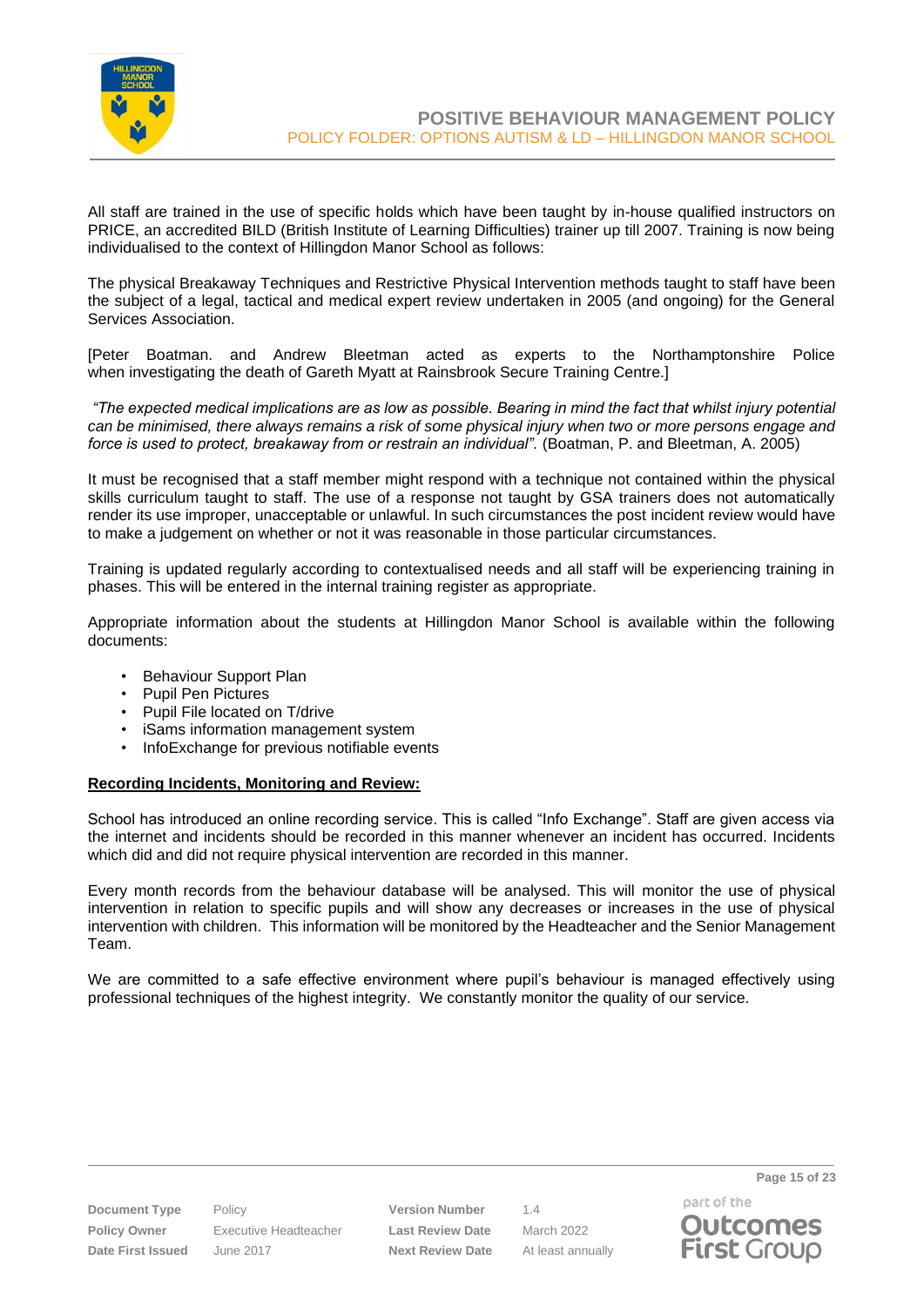

#### **Parental Permission**

Once a pupil has been officially accepted within the school all parents must sign a Physical Intervention permission form. This will allow staff to use the physical intervention techniques in the policy for assisting calming down and Health and Safety if it becomes necessary. Also it may be necessary for their child to be physically shaped for learning to learn purposes. An example of this is shaping yoga exercises or sitting postures or holding a pencil in an appropriate pincer grip.

If a child is admitted on an assessment basis, the school reserves the right to use holding for well-being, health & safety and learning to learn shaping strategies within the scope of this policy. This will be if a situation arises where the professional judgement of staff considers it necessary for learning to learn or Health & Safety purposes.

The law requires that each parent is informed of significant incident where force has been used on their child. In this case 'parent' has the meaning given by section 576 of the Education Act 1996, and so will include people having day-to-day care of the child and the local authority where a child is the subject of a care order. Section 576 also deems the local authority as a 'parent' in the case of children who are looked after under section 20 of the Children Act 1989.

Where appropriate the parent/s may also be informed by telephone about an incident involving their child e.g. if restrictive physical intervention strategies have had to be used in an unplanned or emergency manner. If requested they will be sent the 'Incident Report Sheet'.

#### **Home School Contracts**

It is vital that the school works in partnership with the parents. All parents and pupils each year will be asked to fill out a home school agreement declaring their intention to support the school in the management of their pupil's behaviour. Home school agreements will be signed each year at the induction meetings.

#### **Post Incident support**

Pupils

After a pupil has calmed down from an upset whether significant or insignificant the following structures must be adhered to:

- Acknowledge the pupil for good calming down
- Support the pupil in identifying the cause of the upset.
- Acknowledge the pupil for being able to identify the cause.
- Ask the pupil what they chose to do because of the upset.
- Support the pupil in reflecting whether what they chose to do worked or did not work.
- Support the pupil in reflecting what would have worked and what they could do next time they are confronted with the same problem.
- Acknowledge the pupil for good thinking.
- Ask the pupil if they need to clear anything up with anyone.
- Acknowledge the pupil for good thinking and speaking (Ref: Promoting Good Behaviour Policy)

**Policy Owner** Executive Headteacher **Last Review Date** March 2022 **Date First Issued** June 2017 **Next Review Date** At least annually

**Document Type** Policy **Version Number** 1.4

part of the **Outcomes First Group** 

**Page 16 of 23**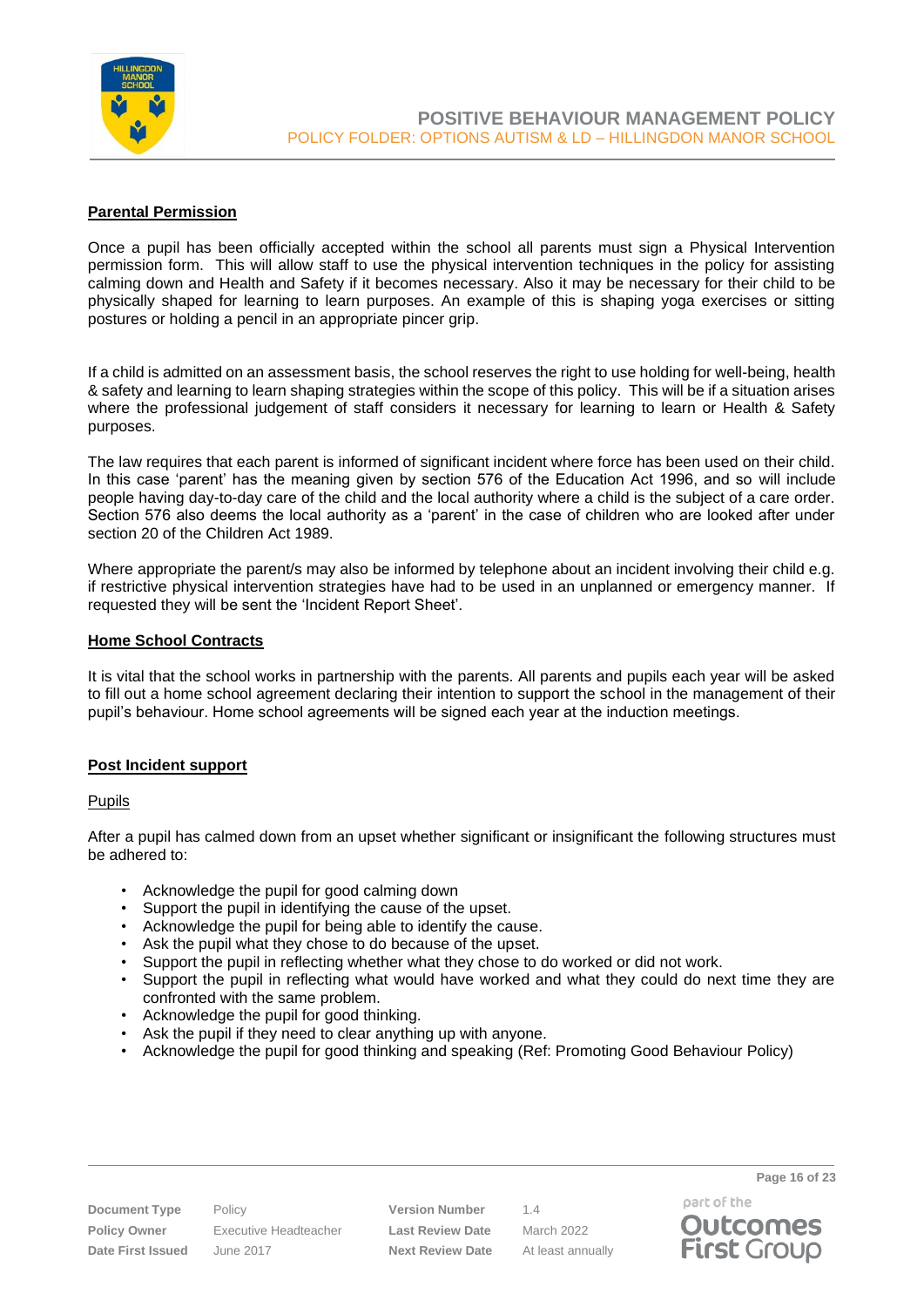

#### **Staff**

Staff are de-briefed by senior staff in relation to pupil incidents when appropriate. Senior staff need to sign all incident reports and reflection or debriefing takes place if necessary. Teams are encouraged to reflect on what works and what does not work.

In the case of staff or student injury or physical distress as the result of a pupil's challenging behaviour or the use of restrictive physical intervention techniques first aid procedures will be employed as appropriate by a trained medical supervisor. If required members of staff will be sent for medical treatment. An accident form will need to be written by the staff member and passed on to the Head teacher on the day of the incident whenever possible.

#### **Complaints and Allegations**

Whilst the use of physical intervention is sometimes unavoidable to protect young people or others from harm, such action may lead to complaints and/or allegations of misconduct. Such complaints/allegations must always be thoroughly reviewed and, if necessary, investigated and may lead to child protection or disciplinary proceedings. However, staff will always be supported where they have behaved in the following way:

- By using any minimum action reasonably believed to be immediately necessary in response to a physical attack which endangers staff, children or others.
- By acting in accordance with these guidelines.

*The following may, however, be regarded as a criminal or disciplinary matter:*

- Any non-accidental injuries inflicted on a young person (including emotional, physical or sexual abuse).
- Deliberately or maliciously injuring or inflicting pain on a young person.
- The use of racist or other discriminatory language.
- Initiating or provoking unnecessary conflict or confrontation.
- Bullying, intimidating or humiliating a young person.
- The use of non-permissible sanctions.

#### **Useful Information**

Guidance on the use of Restrictive Physical Interventions for staff working with children and adults who display extreme behaviour in association with learning disability and/or autistic spectrum disorder (DFES & DoH, 2002) There is also an accessible version of the guidance which is available from:

British Institute of Learning Disabilities Tel: 01752 202301/01562 723010 Major extracts are also on the BILD website: [www.bild.org.uk](http://www.bild.org.uk/)

Guidance on Positive and Proactive Care: reducing the need for restrictive interventions (DoH, 2014) This policy can also be accessed and downloaded at [www.official-documents.gov.uk](http://www.official-documents.gov.uk/) or at [www.gov.uk](http://www.gov.uk/)

#### **Useful Websites**

Draft Guidance on the use of Physical Interventions for staff working with children and adults with learning disability and/or autism

<http://www.doh.gov.uk/learningdisabilities/dgapp1.htm>

North West Training and Development Team report of Survey into Physical Interventions in North West England

<http://www.nwtdt.com/pdfs/pipip.pdf>

**Document Type** Policy **Version Number** 1.4 **Policy Owner** Executive Headteacher **Last Review Date** March 2022 **Date First Issued** June 2017 **Next Review Date** At least annually

**Page 17 of 23**

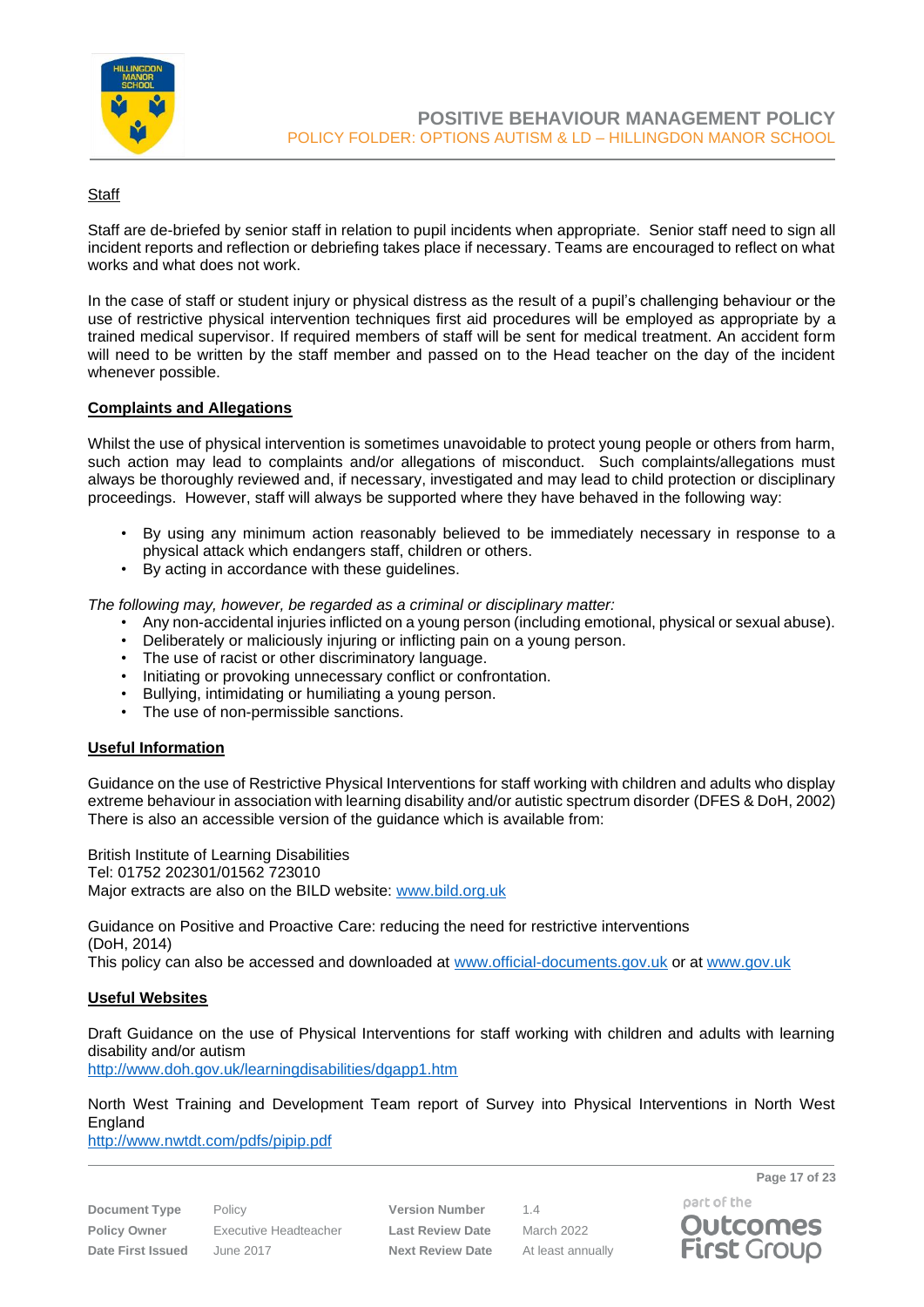

Managing Violence in Mental Health Services – NHS guidance <http://www.nhs.uk/zerotolerance/mental/physical.htm>

BILD summary of key principles [http://www.bild.org.uk/research/physical\\_interventions/summary\\_of\\_principles.htm](http://www.bild.org.uk/research/physical_interventions/summary_of_principles.htm)

#### **References**

British Institute of Learning Disabilities (20014), BILD Code of Practice for minimizing the use of Restrictive physical interventions.

Department of Health, 2001,A Safer Place: Combating Violence against Social Care Staff - Report of the National Task Force and National Action Plan. (Pavilion)

Department of Education and Employment, 1998, Section 550a of the Education Act 1996: The use of Force to Control or Restrain Pupils. Circular 10/98. London(HMSO) Department of Health, 1993, Guide on the Permissible Forms of Control in Children's Residential Care, DoH.

Guidance on Positive and Proactive Care: reducing the need for restrictive interventions. (DoH, 2014)

DFES, DH (2002), Guidance on the Use of Restrictive Physical Interventions for Staff Working with Children and Adults Who Display Extreme behaviour in Association with Learning Difficulty and/or Autistic Spectrum Disorders.

DFES, DH, (2002) Guidance for Physical Interventions – How to Provide safe services for people with learning Disabilities and Autistic Spectrum Disorder (Valuing People: A New Strategy for Learning Disability for the 21<sup>st</sup> Century)

DCFS, Nov 2007, The Use of Force to Control and Restrain Pupils.

DCFS, 2010, Guidance on the Use of Force to Control and Restrain Pupils.

Education and Inspections Act 2007.

DfE (February 2014) Searching, screening and confiscation. Advice for Headteachers, school staff and governing bodies.

Harris P (1993); The nature and extent of aggressive behaviour amongst people with learning difficulties (mental handicap) in a single health district, in Journal of Intellectual Disability Research, 37, 221-242

Harris J. Allen D. Cornick M. Jefferson A. and Mills R. 1996, Physical Interventions Policy Framework. Kidderminster (BILD Publications)

Wells C. (24<sup>th</sup> April, 2001), Letter to Chief Education Officers on the Use of Positive Handling Strategies.

**Document Type** Policy **Version Number** 1.4 **Policy Owner** Executive Headteacher **Last Review Date** March 2022 **Date First Issued** June 2017 **Next Review Date** At least annually

part of the **Outcomes First Group** 

**Page 18 of 23**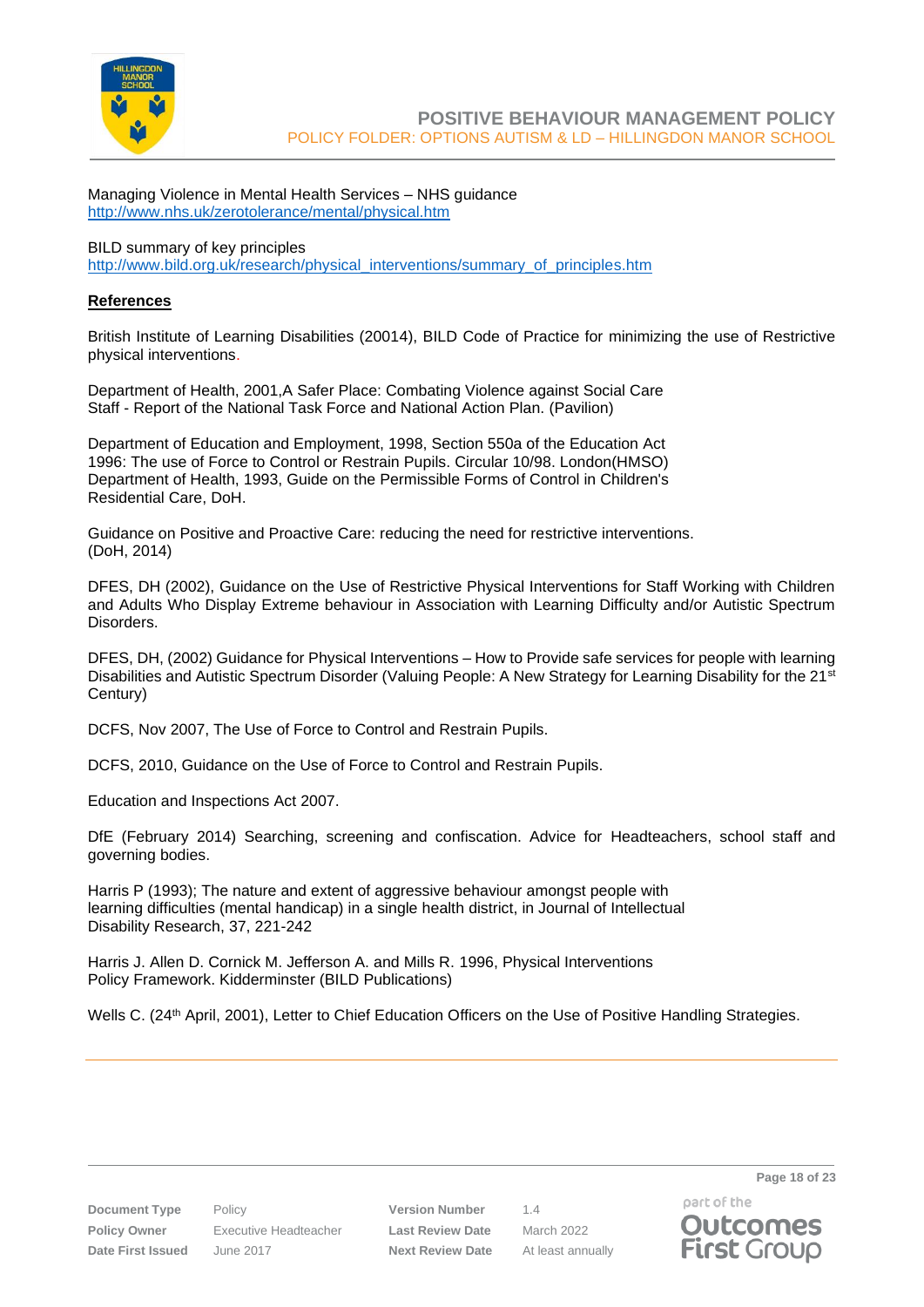

#### <span id="page-18-0"></span>**9.0 APPENDIX 1: Behaviour Intervention Process**

**Weekly meetings take place to identifiy any spikes or rises in patterns of behavior. If there is a rise in concerning behavior a Behaviour Intervention Meeeting (BIM) will be called. The BIM is a multidisciplinary meeting in which the class team and clinical team attend to discuss the rise and set out action points that are implemented immediately. These actions are monitored along with the behavior over the coming month. A review of the intervention takes place 1 month following the first meeting.** 

#### **Exemplar BIM template :-**

#### Behaviour Intervention Meeting

*Behaviour intervention meetings (BIM) arise from monthly analysis of the schools 'Behaviour Support Database'. A BIM is called for pupils with high incident occurrence & when new pupils have behavioural issues from previous placement/observation of behaviours during assessment week.*

| Name:                                                                                           |                                               | Class:                                                                         | Month: January                             |  |
|-------------------------------------------------------------------------------------------------|-----------------------------------------------|--------------------------------------------------------------------------------|--------------------------------------------|--|
| DOB: 20/11/2/09                                                                                 |                                               | Key stage                                                                      | Incidents:                                 |  |
| Date of meeting: 28/1/20                                                                        |                                               |                                                                                | Incidents since last meeting if applicable |  |
| Present                                                                                         |                                               |                                                                                |                                            |  |
|                                                                                                 |                                               | <b>Presenting Behaviours</b>                                                   |                                            |  |
| Non-compliance                                                                                  |                                               |                                                                                |                                            |  |
| Self-directed                                                                                   |                                               |                                                                                |                                            |  |
|                                                                                                 |                                               | Does not engage (a tiny bit after intensive interaction), no real awareness    |                                            |  |
|                                                                                                 | Generally unresponsive, minimally if prompted |                                                                                |                                            |  |
| Poor eye contact                                                                                |                                               |                                                                                |                                            |  |
| Scratching                                                                                      |                                               |                                                                                |                                            |  |
|                                                                                                 |                                               |                                                                                |                                            |  |
|                                                                                                 |                                               | <b>Antecedents/Triggers</b>                                                    |                                            |  |
|                                                                                                 |                                               | (What are the main triggers/antecedents that appear to be causing behaviour's) |                                            |  |
|                                                                                                 |                                               |                                                                                |                                            |  |
|                                                                                                 | Action/Responsibility                         |                                                                                |                                            |  |
|                                                                                                 |                                               | <b>Communication difficulties</b>                                              |                                            |  |
| (Are there any barriers to communicating needs?)                                                |                                               |                                                                                |                                            |  |
|                                                                                                 |                                               |                                                                                |                                            |  |
|                                                                                                 | <b>Action/Responsibility</b>                  |                                                                                |                                            |  |
|                                                                                                 | Sensory processing difficulties               |                                                                                |                                            |  |
| Are the behaviours sensory related?)                                                            |                                               |                                                                                |                                            |  |
|                                                                                                 |                                               |                                                                                |                                            |  |
| Action/Responsibility                                                                           |                                               |                                                                                |                                            |  |
| Medical                                                                                         |                                               |                                                                                |                                            |  |
| (Are there any medical conditions, periods of illness, new medications or changes in medication |                                               |                                                                                |                                            |  |
| that may be affecting behavior?)                                                                |                                               |                                                                                |                                            |  |
|                                                                                                 |                                               |                                                                                | Page 19 of 23                              |  |

**Document Type** Policy **Version Number** 1.4 **Policy Owner** Executive Headteacher **Last Review Date** March 2022 **Date First Issued** June 2017 **Next Review Date** At least annually

part of the **Outcomes First Group**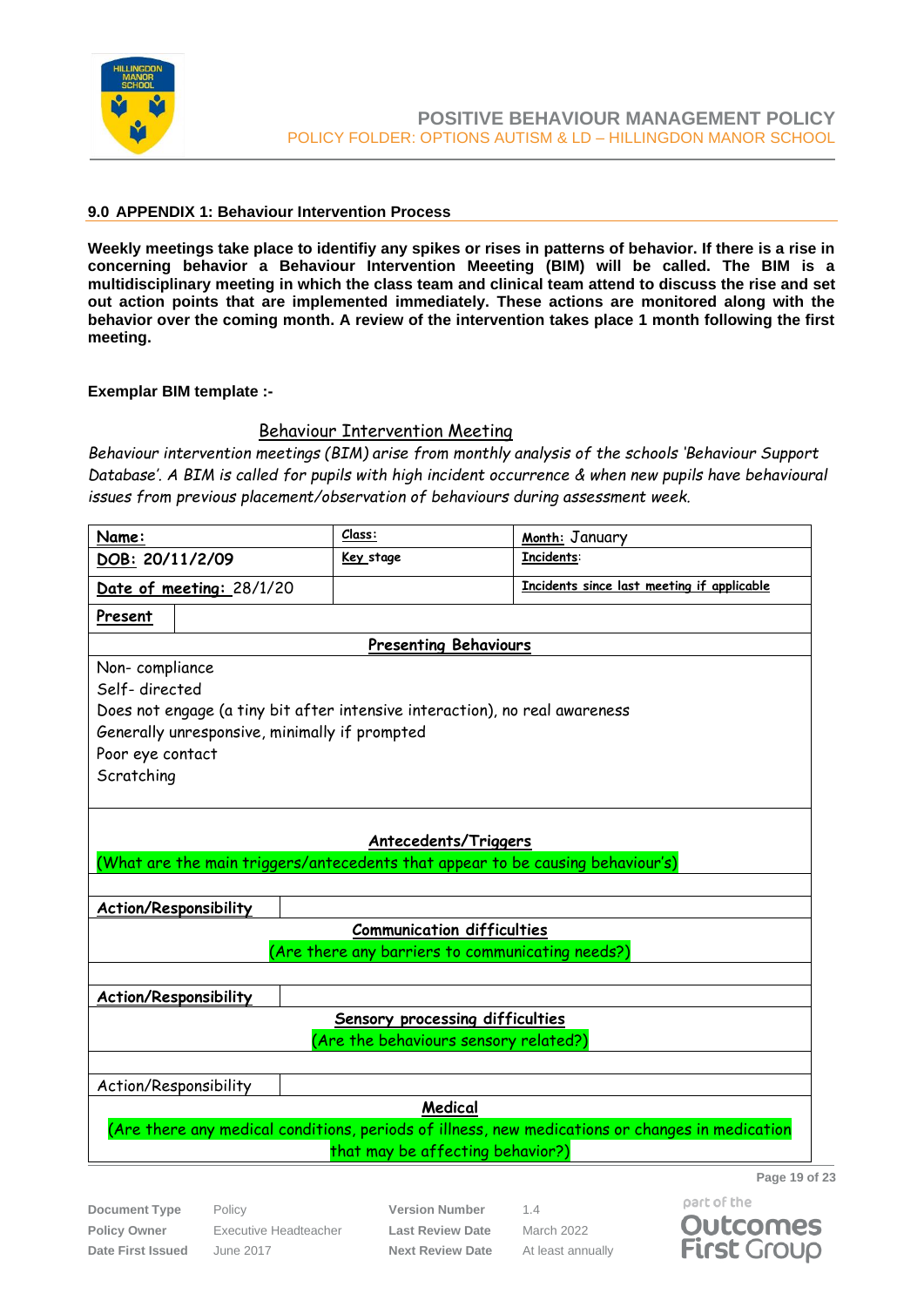

| Action/Responsibility | Timetable                                                                                             |
|-----------------------|-------------------------------------------------------------------------------------------------------|
|                       | uld the current timetable related to behaviours? Would a reduction or TEACCH be an option?            |
|                       |                                                                                                       |
| Action/Responsibility |                                                                                                       |
|                       | <b>Incentives/Rewards</b>                                                                             |
|                       | (What incentives/rewards are used and how does the pupil respond?)                                    |
|                       |                                                                                                       |
| Action/Responsibility |                                                                                                       |
|                       | Consequences                                                                                          |
|                       | (What consequences are in place for negative behaviours?)                                             |
|                       |                                                                                                       |
|                       | <b>Transitions</b>                                                                                    |
|                       | (How does the pupil cope with transition?)                                                            |
|                       |                                                                                                       |
| Action/Responsibility |                                                                                                       |
|                       | Unstructured-Playtime/Lunchtime<br>(How does the pupil cope during unstructured-playtime/lunchtime?)  |
|                       |                                                                                                       |
|                       | School environment                                                                                    |
|                       | (Has the classroom environment changed for the pupil?)                                                |
|                       |                                                                                                       |
| Action/Responsibility |                                                                                                       |
|                       | Home/Parental                                                                                         |
|                       | (What concerns do parents have? Have there been any changes in home situation?)                       |
| Action/Responsibility |                                                                                                       |
|                       | $\bullet$<br>Physical intervention                                                                    |
|                       | (What PI techniques are used for the safety of the pupil?)                                            |
| Cupped Hand           |                                                                                                       |
| Action/Responsibility |                                                                                                       |
|                       |                                                                                                       |
|                       |                                                                                                       |
|                       |                                                                                                       |
|                       | <b>Calming methods</b><br>(What calming down measures are employed by staff to support calming down?) |
|                       |                                                                                                       |
| Action/Responsibility |                                                                                                       |
|                       |                                                                                                       |
|                       |                                                                                                       |
|                       |                                                                                                       |
|                       | Peer interaction                                                                                      |

**Document Type** Policy **Version Number** 1.4 **Policy Owner** Executive Headteacher **Last Review Date** March 2022 **Date First Issued** June 2017 **Next Review Date** At least annually

part of the **Outcomes**<br>**First** Group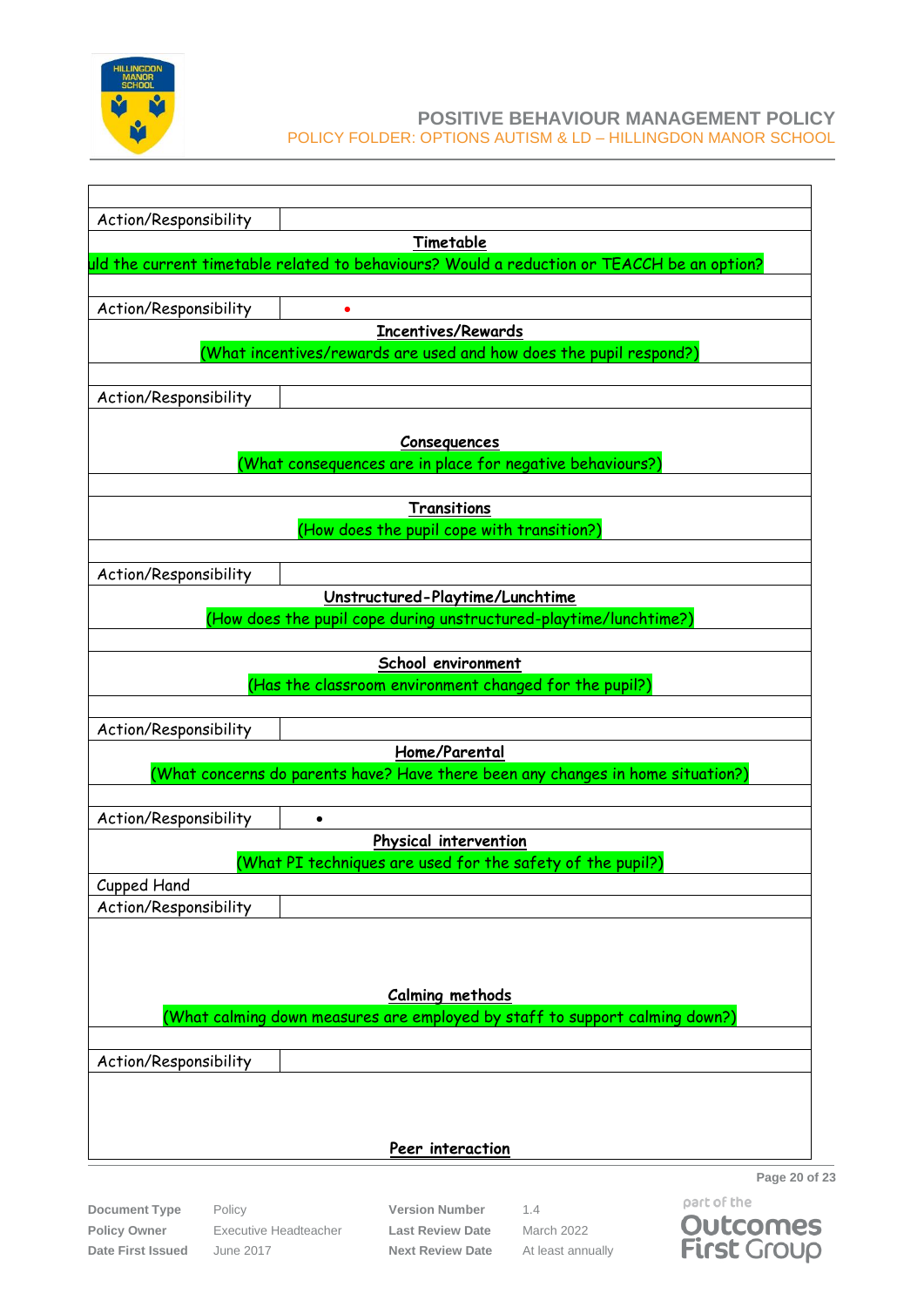

| (Are there any bullying concerns?)     |                        |           |                                                                                 |  |
|----------------------------------------|------------------------|-----------|---------------------------------------------------------------------------------|--|
|                                        |                        |           |                                                                                 |  |
| Action/Responsibility                  |                        |           |                                                                                 |  |
|                                        |                        |           | Child protection                                                                |  |
|                                        |                        |           | (Are there any concerns about abuse or neglect? Have any disclosures been made? |  |
| Accusations have been made in the past |                        |           |                                                                                 |  |
|                                        |                        |           |                                                                                 |  |
| Action/Responsibility                  |                        |           |                                                                                 |  |
|                                        |                        |           |                                                                                 |  |
|                                        | Other areas of concern |           |                                                                                 |  |
|                                        |                        |           |                                                                                 |  |
| Action/Responsibility                  |                        |           |                                                                                 |  |
|                                        |                        |           |                                                                                 |  |
|                                        | Yes                    | <b>No</b> |                                                                                 |  |
|                                        |                        |           |                                                                                 |  |
| Behaviour plan to be                   |                        |           |                                                                                 |  |
| updated                                |                        |           |                                                                                 |  |
| Date of next<br>31/3/20                |                        |           |                                                                                 |  |
| <b>BIM Review</b>                      | 3.30pm                 |           |                                                                                 |  |
| (one month from $1st$ )                |                        |           |                                                                                 |  |

**Policy Owner** Executive Headteacher **Last Review Date** March 2022 **Date First Issued** June 2017 **Next Review Date** At least annually

**Document Type** Policy **Version Number** 1.4



**Page 21 of 23**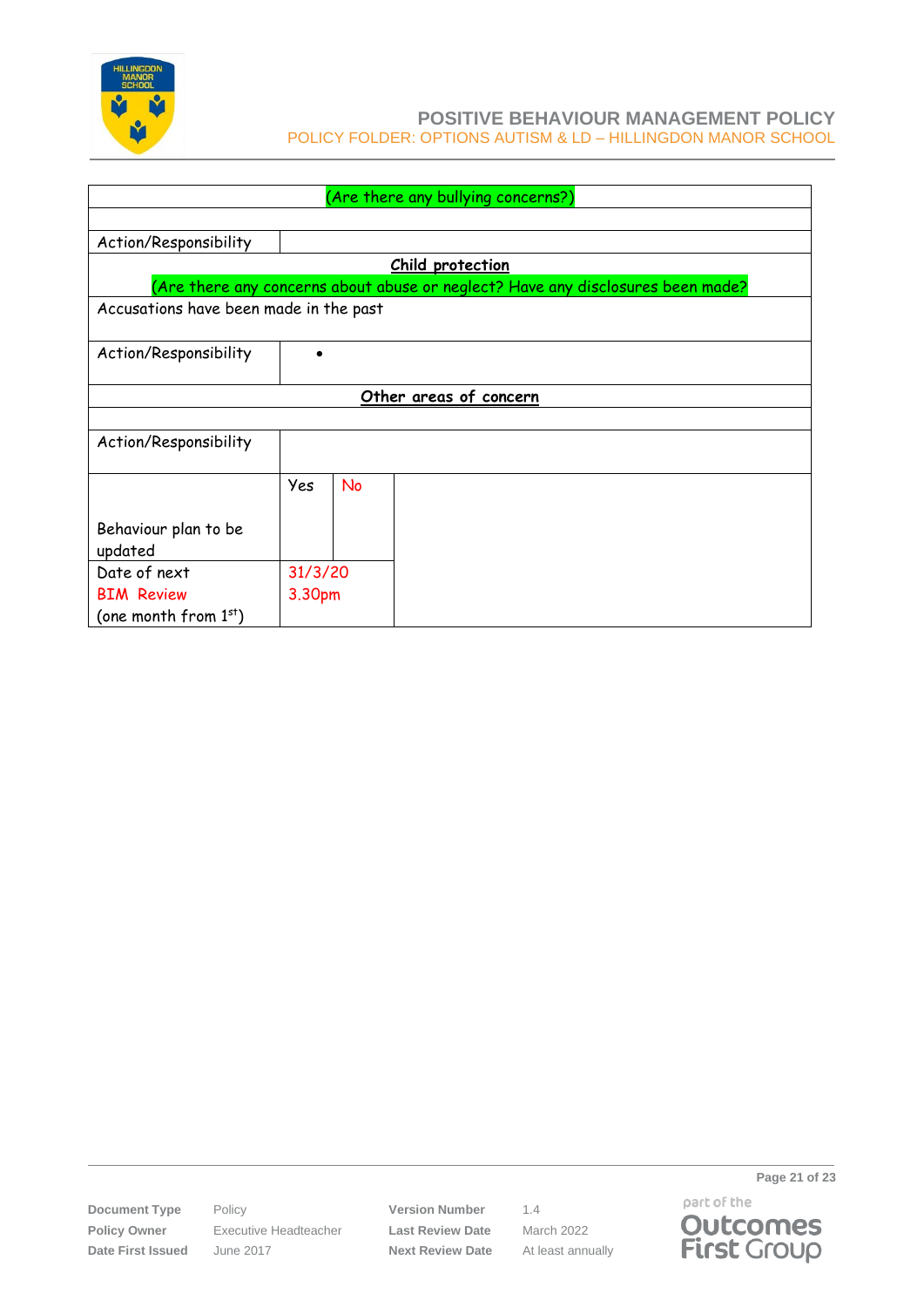

# **Appendix 2. School Rules**

#### **School Rules Respectful, Safe, Focused.**

#### **Respectful**

- Respect others by valuing their different races, cultures, faiths, opinions, orientations and abilities.
- Respect and look after school property by taking responsibility for the building, grounds and equipment.
- Respect the property of others by helping them look after their things and keep them safe.
- Communicate with staff and pupils using appropriate language and tone of voice.
- Do not bully others.

#### **Safe**

- If not in class for any reason you must go to the designated room.
- A staff member must be aware of where you are at all times.
- Stay on school premises unless you have a lunch time pass.
- Do not hurt others either physically by touching them, or emotionally by using unkind words.
- Do not damage school property.

#### **Focused**

- No fizzy/energy drinks to be consumed in school. If you buy fizzy/energy drinks at lunchtime they must be consumed off site.
- It is okay to use mobile phones and music players in lesson, as long as you have permission of the subject teacher.
- Follow your timetables throughout the day and attend all lessons. If you cannot attend a lesson, you must speak to the teacher of that subject.
- No smoking on site.
- If on independent study you must be in the library or the common room only.

# **Appendix 2. School Rules**

**Policy Owner** Executive Headteacher **Last Review Date** March 2022 **Date First Issued** June 2017 **Next Review Date** At least annually

**Document Type** Policy **Version Number** 1.4

part of the **Outcomes First Group** 

**Page 22 of 23**